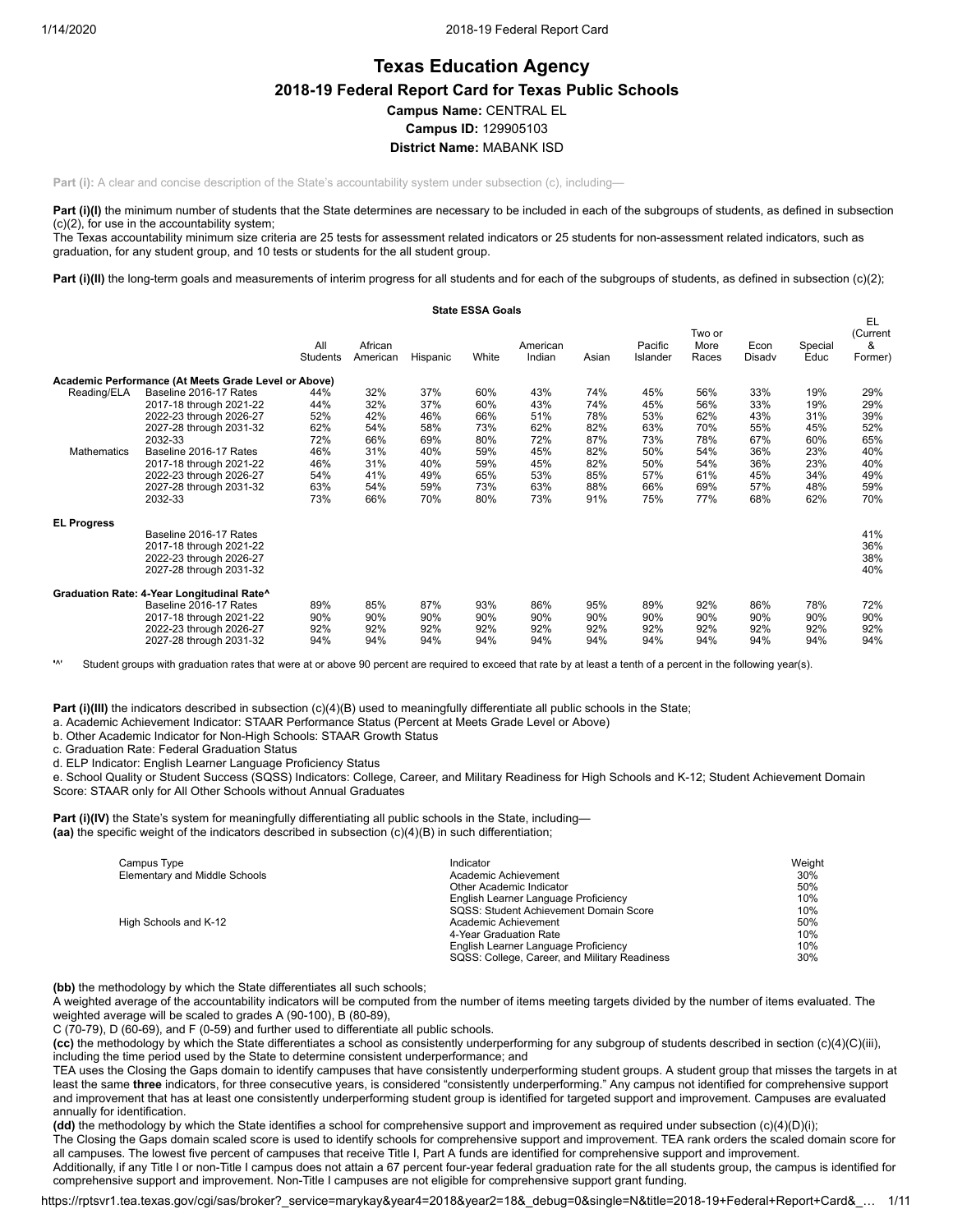Any Title I campus identified for targeted support and improvement for three consecutive years for the same student group(s) is identified for comprehensive support and improvement the following school year.

**Part (i)(V)** the number and names of all public schools in the State identified by the State for comprehensive support and improvement under subsection (c)(4)(D) (i) or implementing targeted support and improvement plans under subsection  $(d)(2)$ ; and

[Comprehensive](https://tea.texas.gov/sites/default/files/comprehensive_support_2019.xlsx) Support and [Improvement](https://tea.texas.gov/sites/default/files/target_support_2019.xlsx) Schools, Targeted Support and Improvement Schools and [Additional](https://tea.texas.gov/sites/default/files/additional_targeted_support_2019.xlsx) Targeted Support Schools list those campuses that have been identified for comprehensive support and improvement, targeted support and improvement and additional targeted support based on performance in the Closing the Gaps domain (Excel file).

Part (i)(VI) the exit criteria established by the State as required under clause (i) of subsection (d)(3)(A), including the length of years established under clause (i) (II) of such subsection.

Campuses that do not rank in the bottom five percent of the Closing the Gaps domain for two consecutive years and have increased a letter grade (for example, from F to D or from D to C) on the Closing the Gaps domain are considered as having successfully exited comprehensive support and improvement status.Campuses identified as comprehensive support and improvement based solely on a graduation rate below 67 percent must have a four-year federal

graduation rate of at least 67 percent for two consecutive years to exit comprehensive support and improvement status.

To exit additional targeted support status, the student group(s) that triggered the additional targeted support status must meet the targets for the Academic Achievement component in both reading and mathematics.

## Part (ii): Student Achievement by Proficiency Level

This section provides information on student achievement on the STAAR (State of Texas Assessments of Academic Readiness) performance for mathematics, reading/ELA, and science by grade level and proficiency level for the 2018-19 school year. These results include all students tested, regardless of whether they were in the accountability subset. (CWD: children with disability; CWOD: children without disability; EL: English learner)

|                                                         |                        |            |            |            |                |            |                       |      |                          | Two                                 |               |                          |                                     |                |           |                          |                          |    |                                                                                                                                    |        |  |
|---------------------------------------------------------|------------------------|------------|------------|------------|----------------|------------|-----------------------|------|--------------------------|-------------------------------------|---------------|--------------------------|-------------------------------------|----------------|-----------|--------------------------|--------------------------|----|------------------------------------------------------------------------------------------------------------------------------------|--------|--|
|                                                         |                        |            |            |            |                |            |                       |      |                          | or                                  |               | Non                      |                                     |                |           |                          |                          |    |                                                                                                                                    |        |  |
|                                                         |                        |            |            |            | Afr            |            |                       | Amer |                          |                                     | Pac More Econ | Econ                     |                                     |                |           |                          |                          |    |                                                                                                                                    | Foster |  |
|                                                         |                        |            |            |            |                |            |                       |      |                          |                                     |               |                          |                                     |                |           |                          |                          |    | State District Campus Amer Hispanic White Ind Asian Isl Races Disadv Disadv CWD CWOD EL Male Female Migrant Homeless Care Military |        |  |
| <b>STAAR Percent at Approaches Grade Level or Above</b> |                        |            |            |            |                |            |                       |      |                          |                                     |               |                          |                                     |                |           |                          |                          |    |                                                                                                                                    |        |  |
| Grade 3                                                 |                        |            |            |            |                |            |                       |      |                          |                                     |               |                          |                                     |                |           |                          |                          |    |                                                                                                                                    |        |  |
| Reading                                                 | All                    | 75%        | 84%        | 77%        |                | 60%        | 82%                   |      |                          | 80%                                 | 71%           | 86%                      | 35%                                 | 86%            | 45%       | 72%                      | 82%                      |    |                                                                                                                                    |        |  |
|                                                         | Students               |            |            |            |                |            |                       |      |                          |                                     |               |                          |                                     |                |           |                          |                          |    |                                                                                                                                    |        |  |
|                                                         | <b>CWD</b>             | 49%        | 51%        | 35%        |                | 17%        | 46%                   |      |                          |                                     | 29%           | 50%                      | 35%                                 |                |           | 38%                      | 29%                      |    |                                                                                                                                    |        |  |
|                                                         | <b>CWOD 79%</b>        |            | 89%        | 86%        | $\star$        | 74%        | 89%                   |      |                          |                                     | 82%           | 92%                      | $\overline{\phantom{a}}$            | 86%            | 71%       | 82%                      | 91%                      |    |                                                                                                                                    |        |  |
|                                                         | EL                     | 69%        | 68%        | 45%        |                | 45%        |                       |      |                          |                                     | 50%           | $\star$                  |                                     | 71%            | 45%       | 25%                      | $\star$                  |    |                                                                                                                                    |        |  |
|                                                         | Male                   | 73%        | 81%        | 72%        |                | 40%        | 83%                   |      |                          |                                     | 65%           | 86%                      | 38%                                 | 82%            | 25%       | 72%                      | $\overline{\phantom{a}}$ |    |                                                                                                                                    |        |  |
|                                                         | Female 78%             |            | 86%        | 82%        | $\star$        | 90%        | 80%                   |      |                          | $\star$                             | 79%           | 86%                      | 29%                                 | 91%            |           | $\overline{a}$           | 82%                      |    |                                                                                                                                    |        |  |
|                                                         |                        |            |            |            |                |            |                       |      |                          |                                     |               |                          |                                     |                |           |                          |                          |    |                                                                                                                                    |        |  |
| <b>Mathematics</b>                                      | All                    | 78%        | 90%        | 85%        | $\star$        | 80%        | 87%                   |      |                          | 80%                                 | 80%           | 93%                      | 35%                                 | 97%            | 73%       | 88%                      | 82%                      |    |                                                                                                                                    |        |  |
|                                                         | Students               |            |            |            |                |            |                       |      |                          |                                     |               |                          |                                     |                |           |                          |                          |    |                                                                                                                                    |        |  |
|                                                         | <b>CWD</b>             | 52%        | 51%        | 35%        | $\star$        | 33%        | 38%                   |      |                          |                                     | 29%           | 50%                      | 35%                                 |                |           | 46%                      | 14%                      |    |                                                                                                                                    |        |  |
|                                                         | CWOD 81%               |            | 97%        | 97%        |                | 95%        | 97%                   |      | L,                       |                                     | 94%           | 100%<br>$\star$          | $\overline{\phantom{a}}$            | 97%            |           | 100% 100%                | 93%<br>$\star$           |    |                                                                                                                                    |        |  |
|                                                         | EL                     | 75%        | 84%        | 73%        | L,             | 73%        | $\overline{a}$        |      |                          |                                     | 70%           |                          |                                     | 100%           | 73%       | 63%                      |                          |    |                                                                                                                                    |        |  |
|                                                         | Male<br>Female 78%     | 78%        | 91%<br>89% | 88%<br>82% | ÷              | 73%<br>90% | 93%<br>80%            |      |                          |                                     | 84%<br>75%    | 95%<br>91%               | 46%<br>14%                          | 100%<br>93%    | 63%       | 88%                      | 82%                      |    |                                                                                                                                    |        |  |
|                                                         |                        |            |            |            |                |            |                       |      |                          |                                     |               |                          |                                     |                |           |                          |                          |    |                                                                                                                                    |        |  |
| Grade 4                                                 |                        |            |            |            |                |            |                       |      |                          |                                     |               |                          |                                     |                |           |                          |                          |    |                                                                                                                                    |        |  |
|                                                         |                        |            |            |            |                |            |                       |      |                          |                                     |               |                          |                                     |                |           |                          |                          |    |                                                                                                                                    |        |  |
| Reading                                                 | All<br><b>Students</b> | 74%        | 90%        | 85%        |                | 80%        | 86%                   |      |                          |                                     | 80%           | 91%                      | 63%                                 | 91%            | 67%       | 88%                      | 83%                      |    |                                                                                                                                    |        |  |
|                                                         | <b>CWD</b>             | 44%        | 66%        | 63%        |                | 60%        | 64%                   |      |                          |                                     | 67%           | 57%                      | 63%                                 |                |           | 70%                      | 56%                      |    |                                                                                                                                    |        |  |
|                                                         | <b>CWOD 78%</b>        |            | 93%        | 91%        | Ĭ.             | 90%        | 91%                   |      |                          |                                     | 85%           | 97%                      | $\overline{\phantom{a}}$            | 91%            | $\star$   | 94%                      | 90%                      |    |                                                                                                                                    |        |  |
|                                                         | EL                     | 64%        | 75%        | 67%        | $\overline{a}$ | 67%        |                       |      |                          |                                     | 67%           | $\overline{\phantom{a}}$ | $\star$                             |                | 67%       |                          | $\star$                  |    |                                                                                                                                    |        |  |
|                                                         | Male                   | 71%        | 89%        | 88%        | Ĭ.             | 80%        | 88%                   |      | ÷,                       |                                     | 80%           | 92%                      | 70%                                 | 94%            | $\star$   | 88%                      | $\overline{a}$           |    |                                                                                                                                    |        |  |
|                                                         | Female 77%             |            | 90%        | 83%        | ÷,             | 80%        | 84%                   |      |                          |                                     | 80%           | 89%                      | 56%                                 | 90%            | $\star$   | $\overline{\phantom{a}}$ | 83%                      |    |                                                                                                                                    |        |  |
|                                                         |                        |            |            |            |                |            |                       |      |                          |                                     |               |                          |                                     |                |           |                          |                          |    |                                                                                                                                    |        |  |
| Mathematics All                                         |                        | 74%        | 93%        | 93%        | L,             | 87%        | 94%                   |      |                          |                                     | 96%           | 91%                      | 79%                                 | 97%            | 83%       | 95%                      | 92%                      |    |                                                                                                                                    |        |  |
|                                                         | <b>Students</b>        |            |            |            |                |            |                       |      |                          |                                     |               |                          |                                     |                |           |                          |                          |    |                                                                                                                                    |        |  |
|                                                         | <b>CWD</b>             | 46%        | 75%        | 79%        | L,             | 60%        | 86%                   |      |                          |                                     | 92%           | 57%                      | 79%                                 | $\overline{a}$ |           | 80%                      | 78%                      |    |                                                                                                                                    |        |  |
|                                                         | <b>CWOD 78%</b>        |            | 95%        | 97%        | Ĭ.             | 100%       | 96%                   |      | L.                       |                                     | 97%           | 97%                      |                                     | 97%            |           | 100%                     | 95%                      |    |                                                                                                                                    |        |  |
|                                                         | EL                     | 69%        | 81%        | 83%        | Ĭ.             | 83%        |                       |      |                          |                                     | 83%           |                          |                                     |                | 83%       |                          |                          |    |                                                                                                                                    |        |  |
|                                                         | Male                   | 74%        | 93%        | 95%        | ÷,             | 100%       | 94%                   |      |                          |                                     | 100%          | 92%                      | 80%                                 | 100%           |           | 95%                      | $\overline{\phantom{a}}$ |    |                                                                                                                                    |        |  |
|                                                         | Female 74%             |            | 93%        | 92%        |                | 80%        | 95%                   |      |                          |                                     | 93%           | 89%                      | 78%                                 | 95%            |           |                          | 92%                      |    |                                                                                                                                    |        |  |
|                                                         |                        |            |            |            |                |            |                       |      |                          |                                     |               |                          |                                     |                |           |                          |                          |    |                                                                                                                                    |        |  |
|                                                         |                        |            |            |            |                |            |                       |      |                          |                                     |               |                          |                                     |                |           |                          |                          |    |                                                                                                                                    |        |  |
| <b>STAAR Percent at Meets Grade Level or Above</b>      |                        |            |            |            |                |            |                       |      |                          |                                     |               |                          |                                     |                |           |                          |                          |    |                                                                                                                                    |        |  |
| Grade 3                                                 |                        |            |            |            |                |            |                       |      |                          |                                     |               |                          |                                     |                |           |                          |                          |    |                                                                                                                                    |        |  |
| Reading                                                 | All                    | 44%        | 48%        | 48%        |                | 44%        | 47%                   |      |                          | 80%                                 | 37%           | 65%                      | 15%                                 | 56%            | 27%       | 47%                      | 50%                      |    |                                                                                                                                    |        |  |
|                                                         | <b>Students</b>        |            |            |            |                |            |                       |      |                          |                                     |               |                          |                                     |                |           |                          |                          |    |                                                                                                                                    |        |  |
|                                                         | <b>CWD</b>             | 26%        | 21%        | 15%        |                | 17%        | 15%                   |      |                          |                                     | 7%            | 33%                      | 15%                                 |                |           | 23%                      | 0%                       |    |                                                                                                                                    |        |  |
|                                                         | CWOD 46%               |            | 53%        | 56%        | $\star$        | 53%        | 54%                   |      | $\overline{a}$           |                                     | 45%           | 70%                      | $\overline{\phantom{a}}$<br>$\star$ | 56%            | 43%       | 53%                      | 58%                      |    |                                                                                                                                    |        |  |
|                                                         | EL                     | 35%        | 26%        | 27%        | ÷,<br>$\star$  | 27%        | $\overline{a}$        |      | ÷,                       | $\overline{\phantom{a}}$<br>$\star$ | 30%           | $\star$                  |                                     | 43%            | 27%       | 13%                      | $\star$                  |    |                                                                                                                                    |        |  |
|                                                         | Male                   | 41%        | 48%        | 47%        | ×              | 27%        | 51%                   |      | $\overline{\phantom{a}}$ |                                     | 30%           | 76%                      | 23%                                 | 53%            | 13%       | 47%                      | $\overline{a}$           | ÷, |                                                                                                                                    |        |  |
|                                                         | Female 47%             |            | 48%        | 50%        |                | 70%        | 43%                   |      |                          |                                     | 46%           | 55%                      | 0%                                  | 58%            |           |                          | 50%                      | Ĭ. |                                                                                                                                    |        |  |
|                                                         |                        |            |            |            | $\star$        |            |                       |      |                          |                                     |               |                          |                                     |                |           |                          |                          |    |                                                                                                                                    |        |  |
| <b>Mathematics</b>                                      | All                    | 48%        | 62%        | 59%        |                | 48%        | 62%                   |      |                          | 80%                                 | 49%           | 74%                      | 15%                                 | 69%            | 27%       | 60%                      | 58%                      |    |                                                                                                                                    |        |  |
|                                                         | Students               |            |            |            |                |            |                       |      |                          |                                     |               |                          |                                     |                | ×         |                          |                          |    |                                                                                                                                    |        |  |
|                                                         | <b>CWD</b>             | 30%        | 23%        | 15%        | ×              | 17%        | 15%                   |      |                          |                                     | 7%            | 33%                      | 15%                                 |                |           | 23%                      | 0%                       |    |                                                                                                                                    |        |  |
|                                                         | <b>CWOD 50%</b>        |            | 69%<br>47% | 69%        |                | 58%        | 71%<br>$\overline{a}$ |      | ÷,                       |                                     | 61%           | 81%                      | $\overline{\phantom{a}}$            | 69%            | 43%       | 71%                      | 67%                      | ÷, |                                                                                                                                    |        |  |
|                                                         | EL<br>Male             | 41%<br>49% | 63%        | 27%<br>60% |                | 27%<br>33% | 68%                   |      | $\overline{a}$<br>Ĭ.     |                                     | 30%<br>46%    | 86%                      | 23%                                 | 43%<br>71%     | 27%<br>0% | 0%<br>60%                | $\overline{\phantom{a}}$ | Ĭ. |                                                                                                                                    |        |  |
|                                                         | Female 46%             |            | 60%        | 58%        |                | 70%        | 54%                   |      |                          |                                     | 54%           | 64%                      | 0%                                  | 67%            |           |                          | 58%                      | ٠  |                                                                                                                                    |        |  |
|                                                         |                        |            |            |            |                |            |                       |      |                          |                                     |               |                          |                                     |                |           |                          |                          |    |                                                                                                                                    |        |  |
| Grade 4                                                 |                        |            |            |            |                |            |                       |      |                          |                                     |               |                          |                                     |                |           |                          |                          |    |                                                                                                                                    |        |  |
|                                                         |                        |            |            |            |                |            |                       |      |                          |                                     |               |                          |                                     |                |           |                          |                          |    |                                                                                                                                    |        |  |
| Reading                                                 | All                    | 43%        | 61%        | 60%        |                | 60%        | 59%                   |      |                          |                                     | 49%           | 70%                      | 37%                                 | 66%            | 33%       | 63%                      | 56%                      |    |                                                                                                                                    |        |  |
|                                                         | <b>Students</b>        |            |            |            |                |            |                       |      |                          |                                     |               |                          |                                     |                |           |                          |                          |    |                                                                                                                                    |        |  |
|                                                         | CWD<br>CWOD 46%        | 24%        | 31%<br>66% | 37%<br>66% |                | 40%<br>70% | 36%<br>65%            |      |                          |                                     | 42%<br>52%    | 29%<br>78%               | 37%                                 | 66%            |           | 30%<br>74%               | 44%<br>59%               |    |                                                                                                                                    |        |  |
|                                                         | EL                     | 30%        | 44%        | 33%        |                | 33%        |                       |      |                          |                                     | 33%           | $\overline{a}$           |                                     |                | 33%       |                          |                          |    |                                                                                                                                    |        |  |
|                                                         |                        |            |            |            |                |            |                       |      |                          |                                     |               |                          |                                     |                |           |                          |                          |    |                                                                                                                                    |        |  |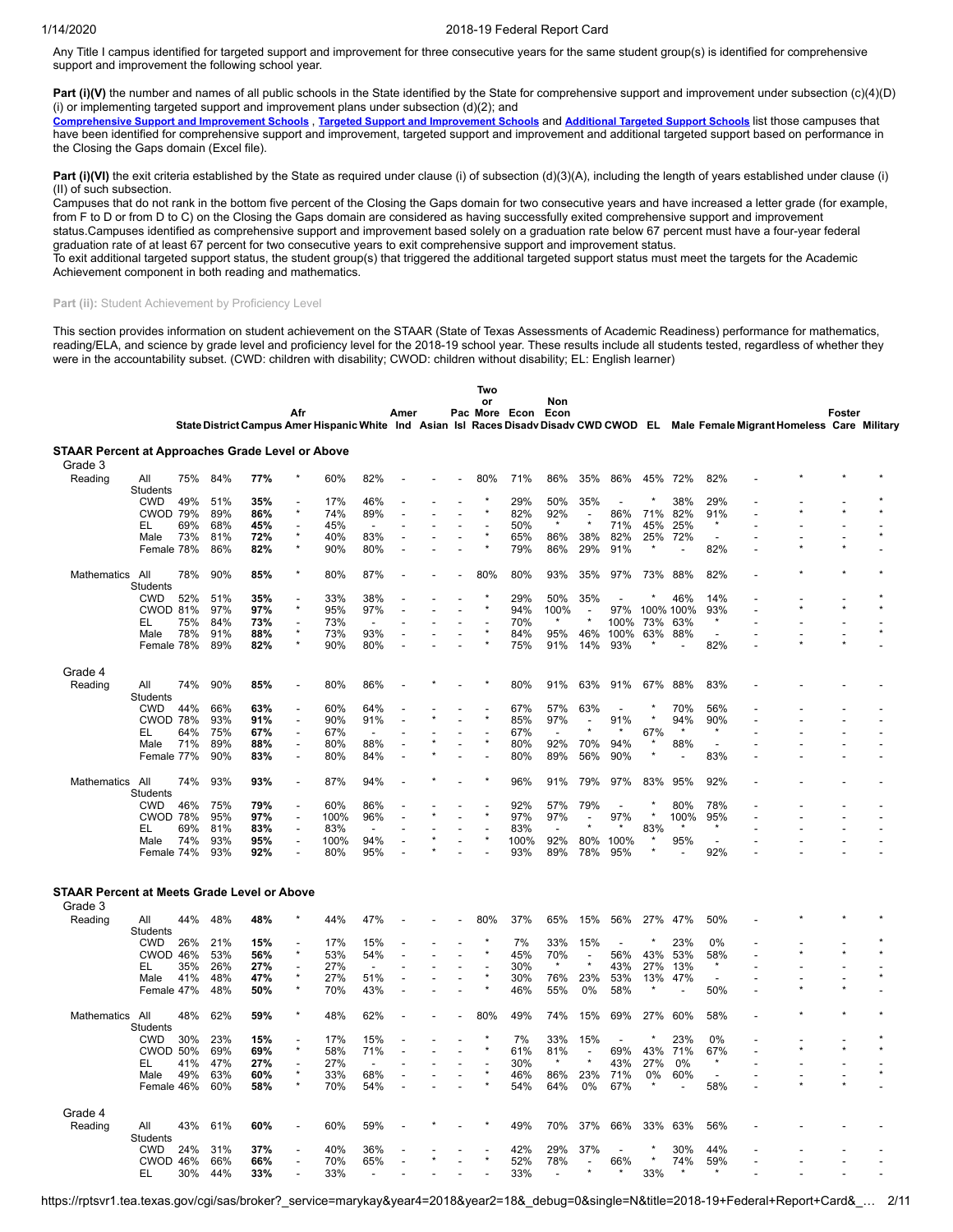|                                                                                       |                                                                              |                          |                                        |                                                                                                    | Afr                                        |                                        |                                 | Amer |  | Two<br>or<br>Pac More Econ              |                                        | Non<br>Econ                                |                                                            |                                                   |                                       |                                                   |                                                             |                                            |         | Foster |         |
|---------------------------------------------------------------------------------------|------------------------------------------------------------------------------|--------------------------|----------------------------------------|----------------------------------------------------------------------------------------------------|--------------------------------------------|----------------------------------------|---------------------------------|------|--|-----------------------------------------|----------------------------------------|--------------------------------------------|------------------------------------------------------------|---------------------------------------------------|---------------------------------------|---------------------------------------------------|-------------------------------------------------------------|--------------------------------------------|---------|--------|---------|
|                                                                                       | Male<br>Female 46%                                                           | 41%                      | 62%<br>61%                             | State District Campus Amer Hispanic White Ind Asian Isl Races Disady Disady CWD CWOD<br>63%<br>56% |                                            | 60%<br>60%                             | 65%<br>54%                      |      |  |                                         | 47%<br>50%                             | 73%<br>67%                                 | 30%<br>44%                                                 | 74%<br>59%                                        | EL<br>×                               | 63%                                               | 56%                                                         | Male Female Migrant Homeless Care Military |         |        |         |
| Mathematics                                                                           | All                                                                          | 46%                      | 79%                                    | 78%                                                                                                |                                            | 80%                                    | 76%                             |      |  |                                         | 76%                                    | 80%                                        | 63%                                                        | 81%                                               | 83%                                   | 85%                                               | 71%                                                         |                                            |         |        |         |
|                                                                                       | <b>Students</b>                                                              |                          |                                        |                                                                                                    |                                            |                                        |                                 |      |  |                                         |                                        |                                            |                                                            |                                                   |                                       |                                                   |                                                             |                                            |         |        |         |
|                                                                                       | <b>CWD</b><br>CWOD 49%                                                       | 27%                      | 63%<br>81%                             | 63%<br>81%                                                                                         | $\overline{a}$                             | 60%<br>90%                             | 64%<br>79%                      |      |  |                                         | 67%<br>79%                             | 57%<br>84%                                 | 63%<br>$\blacksquare$                                      | $\overline{\phantom{a}}$<br>81%                   |                                       | 70%<br>90%                                        | 56%<br>74%                                                  |                                            |         |        |         |
|                                                                                       | EL                                                                           | 39%                      | 75%                                    | 83%                                                                                                |                                            | 83%                                    |                                 |      |  |                                         | 83%                                    | ÷,                                         |                                                            |                                                   | 83%                                   | $\star$                                           | $\star$                                                     |                                            |         |        |         |
|                                                                                       | Male<br>Female 45%                                                           | 48%                      | 82%<br>75%                             | 85%<br>71%                                                                                         | $\overline{a}$                             | 100%<br>70%                            | 82%<br>70%                      |      |  |                                         | 87%<br>70%                             | 85%<br>72%                                 | 70%<br>56%                                                 | 90%<br>74%                                        | *<br>×                                | 85%                                               | ٠<br>71%                                                    |                                            |         |        |         |
| <b>STAAR Percent at Masters Grade Level</b><br>Grade 3                                |                                                                              |                          |                                        |                                                                                                    |                                            |                                        |                                 |      |  |                                         |                                        |                                            |                                                            |                                                   |                                       |                                                   |                                                             |                                            |         |        |         |
| Reading                                                                               | All<br>Students                                                              | 27%                      | 24%                                    | 23%                                                                                                |                                            | 28%                                    | 18%                             |      |  | 60%                                     | 15%                                    | 35%                                        | 0%                                                         | 28%                                               | 18%                                   | 21%                                               | 26%                                                         |                                            |         |        |         |
|                                                                                       | <b>CWD</b>                                                                   | 10%                      | 8%                                     | 0%                                                                                                 |                                            | 0%                                     | 0%                              |      |  |                                         | 0%                                     | 0%                                         | 0%                                                         |                                                   |                                       | 0%                                                | 0%                                                          |                                            |         |        |         |
|                                                                                       | <b>CWOD 29%</b>                                                              |                          | 27%                                    | 28%                                                                                                | $\star$                                    | 37%                                    | 22%                             |      |  |                                         | 20%                                    | 41%<br>$\star$                             | $\overline{\phantom{a}}$<br>$\star$                        | 28%                                               | 29%                                   | 27%                                               | 30%<br>$\star$                                              |                                            |         |        |         |
|                                                                                       | EL<br>Male                                                                   | 19%<br>24%               | 11%<br>20%                             | 18%<br>21%                                                                                         | $\star$                                    | 18%<br>13%                             | $\overline{a}$<br>20%           |      |  |                                         | 20%<br>11%                             | 38%                                        | 0%                                                         | 29%<br>27%                                        | 18%<br>13%                            | 13%<br>21%                                        | $\overline{\phantom{a}}$                                    |                                            |         |        |         |
|                                                                                       | Female 29%                                                                   |                          | 28%                                    | 26%                                                                                                |                                            | 50%                                    | 17%                             |      |  |                                         | 21%                                    | 32%                                        | 0%                                                         | 30%                                               | $\star$                               |                                                   | 26%                                                         |                                            |         |        |         |
| Mathematics All                                                                       | Students                                                                     | 24%                      | 31%                                    | 33%                                                                                                |                                            | 24%                                    | 37%                             |      |  | 20%                                     | 25%                                    | 47%                                        | 0%                                                         | 41%                                               | 18%                                   | 40%                                               | 26%                                                         |                                            |         |        |         |
|                                                                                       | <b>CWD</b>                                                                   | 12%                      | 10%                                    | 0%                                                                                                 |                                            | 0%                                     | 0%                              |      |  |                                         | 0%                                     | 0%                                         | 0%                                                         |                                                   |                                       | 0%                                                | 0%                                                          |                                            |         |        |         |
|                                                                                       | <b>CWOD 25%</b>                                                              |                          | 35%                                    | 41%                                                                                                | $\star$                                    | 32%                                    | 44%                             |      |  |                                         | 31%                                    | 54%<br>$\star$                             | $\overline{\phantom{a}}$<br>$\star$                        | 41%                                               | 29%                                   | 51%                                               | 30%<br>$\star$                                              |                                            |         |        |         |
|                                                                                       | EL<br>Male                                                                   | 18%<br>26%               | 26%<br>36%                             | 18%<br>40%                                                                                         | $\star$                                    | 18%<br>13%                             | $\overline{\phantom{a}}$<br>46% |      |  |                                         | 20%<br>27%                             | 62%                                        | 0%                                                         | 29%<br>51%                                        | 18%<br>0%                             | 0%<br>40%                                         | $\overline{\phantom{a}}$                                    |                                            |         |        |         |
|                                                                                       | Female 22%                                                                   |                          | 25%                                    | 26%                                                                                                | $\star$                                    | 40%                                    | 26%                             |      |  |                                         | 21%                                    | 32%                                        | 0%                                                         | 30%                                               | $\star$                               |                                                   | 26%                                                         |                                            |         |        |         |
| Grade 4                                                                               |                                                                              |                          |                                        |                                                                                                    |                                            |                                        |                                 |      |  |                                         |                                        |                                            |                                                            |                                                   |                                       |                                                   |                                                             |                                            |         |        |         |
| Reading                                                                               | All<br><b>Students</b>                                                       | 21%                      | 34%                                    | 30%                                                                                                |                                            | 20%                                    | 32%                             |      |  |                                         | 22%                                    | 39%                                        | 16%                                                        | 34%                                               | 0%                                    | 37%                                               | 25%                                                         |                                            |         |        |         |
|                                                                                       | <b>CWD</b>                                                                   | 8%                       | 16%                                    | 16%                                                                                                |                                            | 20%                                    | 14%                             |      |  |                                         | 25%                                    | 0%                                         | 16%                                                        |                                                   |                                       | 10%                                               | 22%                                                         |                                            |         |        |         |
|                                                                                       | <b>CWOD 23%</b>                                                              |                          | 36%                                    | 34%                                                                                                | $\overline{a}$                             | 20%                                    | 37%                             |      |  |                                         | 21%                                    | 46%                                        | $\overline{\phantom{a}}$<br>$\star$                        | 34%<br>$\star$                                    | $\star$                               | 45%                                               | 26%<br>$\star$                                              |                                            |         |        |         |
|                                                                                       | EL<br>Male                                                                   | 12%<br>20%               | 19%<br>36%                             | 0%<br>37%                                                                                          | $\overline{\phantom{a}}$<br>$\overline{a}$ | 0%<br>0%                               | $\overline{\phantom{a}}$<br>44% |      |  |                                         | 0%<br>13%                              | $\overline{\phantom{a}}$<br>50%            | 10%                                                        | 45%                                               | 0%                                    | 37%                                               | $\overline{\phantom{a}}$                                    |                                            |         |        |         |
|                                                                                       | Female 23%                                                                   |                          | 31%                                    | 25%                                                                                                | $\overline{a}$                             | 30%                                    | 22%                             |      |  |                                         | 27%                                    | 22%                                        | 22%                                                        | 26%                                               | ×                                     |                                                   | 25%                                                         |                                            |         |        |         |
| Mathematics All                                                                       |                                                                              | 27%                      | 57%                                    | 55%                                                                                                |                                            | 47%                                    | 55%                             |      |  |                                         | 47%                                    | 64%                                        | 37%                                                        | 60%                                               | 50%                                   | 71%                                               | 42%                                                         |                                            |         |        |         |
|                                                                                       | <b>Students</b><br><b>CWD</b>                                                | 13%                      | 34%                                    | 37%                                                                                                | $\overline{\phantom{a}}$                   | 20%                                    | 43%                             |      |  |                                         | 42%                                    | 29%                                        | 37%                                                        | $\overline{\phantom{a}}$                          |                                       | 50%                                               | 22%                                                         |                                            |         |        |         |
|                                                                                       | <b>CWOD 29%</b>                                                              |                          | 61%                                    | 60%                                                                                                | $\overline{a}$                             | 60%                                    | 58%                             |      |  |                                         | 48%                                    | 70%                                        |                                                            | 60%                                               | $\star$                               | 77%                                               | 46%                                                         |                                            |         |        |         |
|                                                                                       | EL                                                                           | 20%                      | 63%                                    | 50%                                                                                                | $\overline{\phantom{a}}$                   | 50%                                    | $\overline{\phantom{a}}$        |      |  |                                         | 50%                                    | $\blacksquare$                             |                                                            |                                                   | 50%                                   |                                                   |                                                             |                                            |         |        |         |
|                                                                                       | Male<br>Female 25%                                                           | 29%                      | 66%<br>49%                             | 71%<br>42%                                                                                         |                                            | 60%<br>40%                             | 71%<br>41%                      |      |  |                                         | 67%<br>37%                             | 73%<br>50%                                 | 50%<br>22%                                                 | 77%<br>46%                                        |                                       | 71%                                               | $\overline{\phantom{a}}$<br>42%                             |                                            |         |        |         |
| <b>STAAR Percent at Approaches Grade Level or Above</b><br>All Grades<br>All Subjects | All                                                                          | 77%                      | 87%                                    | 85%                                                                                                |                                            | 75%                                    | 87%                             |      |  | 83%                                     | 80%                                    | 90%                                        | 53%                                                        | 93%                                               | 65%                                   | 85%                                               | 85%                                                         |                                            |         |        |         |
|                                                                                       | Students<br><b>CWD</b>                                                       | 46%                      | 60%                                    | 53%                                                                                                |                                            | 41%                                    | 59%                             |      |  |                                         | 52%                                    | 54%                                        | 53%                                                        |                                                   | 25%                                   | 57%                                               | 47%                                                         |                                            |         |        |         |
|                                                                                       | CWOD 81%                                                                     |                          | 92%                                    | 93%                                                                                                |                                            | 88%                                    | 93%                             |      |  | 100%                                    | 89%                                    | 97%                                        |                                                            | 93%                                               | 86%                                   | 93%                                               | 92%                                                         |                                            |         |        |         |
|                                                                                       | EL<br>Male                                                                   | 62%<br>74%               | 69%<br>85%                             | 65%<br>85%                                                                                         |                                            | 65%<br>65%                             | 89%                             |      |  |                                         | 66%<br>79%                             | $\star$<br>91%                             | 25%<br>57%                                                 | 86%<br>93%                                        | 65%<br>55%                            | 55%<br>85%                                        | 83%<br>$\overline{\phantom{a}}$                             |                                            |         |        |         |
|                                                                                       | Female 80%                                                                   |                          | 90%                                    | 85%                                                                                                | $\star$                                    | 85%                                    | 85%                             |      |  | 75%                                     | 82%                                    | 89%                                        | 47%                                                        | 92%                                               | 83%                                   | $\overline{\phantom{a}}$                          | 85%                                                         |                                            |         |        |         |
| Reading                                                                               | All                                                                          | 73%                      | 83%                                    | 81%                                                                                                |                                            | 68%                                    | 84%                             |      |  | 83%                                     | 75%                                    | 89%                                        | 49%                                                        | 89%                                               |                                       | 53% 79%                                           | 83%                                                         |                                            |         |        |         |
|                                                                                       | Students<br><b>CWD</b>                                                       | 39%                      | 47%                                    | 49%                                                                                                |                                            | 36%                                    | 56%                             |      |  | $\ast$                                  | 46%                                    | 54%                                        | 49%                                                        | $\overline{\phantom{a}}$                          | 17%                                   | 52%                                               | 44%                                                         |                                            |         |        |         |
|                                                                                       | CWOD 78%                                                                     |                          | 89%                                    | 89%                                                                                                | $\star$                                    | 79%                                    | 90%                             |      |  | 100%                                    | 83%                                    | 95%                                        | $\overline{\phantom{a}}$                                   | 89%                                               | 73%                                   | 87%                                               | 90%                                                         |                                            |         |        |         |
|                                                                                       | EL<br>Male                                                                   | 54%<br>69%               | 60%<br>79%                             | 53%<br>79%                                                                                         |                                            | 53%<br>50%                             | $\blacksquare$<br>85%           |      |  | $\overline{\phantom{a}}$<br>$\star$     | 56%<br>69%                             | $\star$<br>89%                             | 17%<br>52%                                                 | 73%<br>87%                                        | 53%<br>36%                            | 36%<br>79%                                        | 83%<br>$\overline{\phantom{a}}$                             |                                            |         |        |         |
|                                                                                       | Female 78%                                                                   |                          | 88%                                    | 83%                                                                                                | $\star$                                    | 85%                                    | 82%                             |      |  | $\star$                                 | 79%                                    | 88%                                        | 44%                                                        | 90%                                               | 83%                                   | $\overline{\phantom{a}}$                          | 83%                                                         |                                            | $\star$ |        |         |
| Mathematics                                                                           | All                                                                          | 81%                      | 92%                                    | 89%                                                                                                |                                            | 83%                                    | 90%                             |      |  | 83%                                     | 86%                                    | 92%                                        | 56%                                                        | 97%                                               |                                       | 76% 91%                                           | 87%                                                         |                                            |         |        |         |
|                                                                                       | Students<br><b>CWD</b>                                                       | 53%                      | 71%                                    | 56%                                                                                                |                                            | 45%                                    | 63%                             |      |  | $\star$                                 | 58%                                    | 54%                                        | 56%                                                        |                                                   | 33%                                   | 61%                                               | 50%                                                         |                                            |         |        |         |
|                                                                                       | CWOD 84%                                                                     |                          | 96%                                    | 97%                                                                                                | $\star$                                    | 97%                                    | 97%                             |      |  | 100%                                    | 95%                                    | 99%                                        | $\overline{\phantom{a}}$                                   | 97%                                               |                                       | 100% 100%                                         | 94%                                                         |                                            | $\star$ |        |         |
|                                                                                       | EL                                                                           | 72%<br>79%               | 83%<br>91%                             | 76%                                                                                                | $\star$                                    | 76%<br>80%                             | $\overline{\phantom{a}}$<br>93% |      |  | $\star$                                 | 75%<br>88%                             | $\star$<br>94%                             | 33%<br>61%                                                 | 100%<br>100%                                      | 76%<br>73%                            | 73%<br>91%                                        | 83%<br>$\overline{\phantom{a}}$                             |                                            |         |        | $\star$ |
|                                                                                       | Male<br>Female 82%                                                           |                          | 94%                                    | 91%<br>87%                                                                                         |                                            | 85%                                    | 88%                             |      |  |                                         | 84%                                    | 90%                                        | 50%                                                        | 94%                                               | 83%                                   | $\blacksquare$                                    | 87%                                                         |                                            |         |        |         |
| <b>STAAR Percent at Meets Grade Level or Above</b><br>All Grades<br>All Subjects      | All<br>Students<br><b>CWD</b><br><b>CWOD 52%</b><br>EL<br>Male<br>Female 52% | 49%<br>24%<br>29%<br>47% | 60%<br>27%<br>65%<br>31%<br>57%<br>63% | 60%<br>32%<br>67%<br>38%<br>62%<br>59%                                                             | $\star$<br>$\star$<br>$\star$              | 55%<br>32%<br>64%<br>38%<br>43%<br>68% | 61%<br>33%<br>67%<br>66%<br>56% |      |  | 75%<br>$\star$<br>90%<br>$\star$<br>75% | 51%<br>29%<br>58%<br>41%<br>46%<br>55% | 72%<br>38%<br>78%<br>$\star$<br>80%<br>64% | 32%<br>32%<br>$\overline{\phantom{a}}$<br>8%<br>35%<br>28% | 67%<br>$\overline{a}$<br>67%<br>55%<br>70%<br>65% | 38%<br>8%<br>55%<br>38%<br>23%<br>67% | 62%<br>35%<br>70%<br>23%<br>62%<br>$\blacksquare$ | 59%<br>28%<br>65%<br>67%<br>$\overline{\phantom{a}}$<br>59% |                                            |         |        |         |
|                                                                                       |                                                                              |                          |                                        |                                                                                                    |                                            |                                        |                                 |      |  |                                         |                                        |                                            |                                                            |                                                   |                                       |                                                   |                                                             |                                            |         |        |         |
| Reading                                                                               | All<br>Students                                                              | 47%                      | 56%                                    | 53%                                                                                                |                                            | 50%                                    | 53%                             |      |  | 67%                                     | 42%                                    | 68%                                        | 26%                                                        | 60%                                               | 29%                                   | 54%                                               | 53%                                                         |                                            |         |        |         |
|                                                                                       | CWD<br>CWOD 50%                                                              | 21%                      | 21%<br>61%                             | 26%<br>60%                                                                                         | $\star$                                    | 27%<br>59%                             | 26%<br>59%                      |      |  | 80%                                     | 23%<br>48%                             | 31%<br>74%                                 | 26%<br>$\overline{\phantom{a}}$                            | 60%                                               | 0%                                    | 26%<br>45% 62%                                    | 25%<br>59%                                                  |                                            | $\star$ |        |         |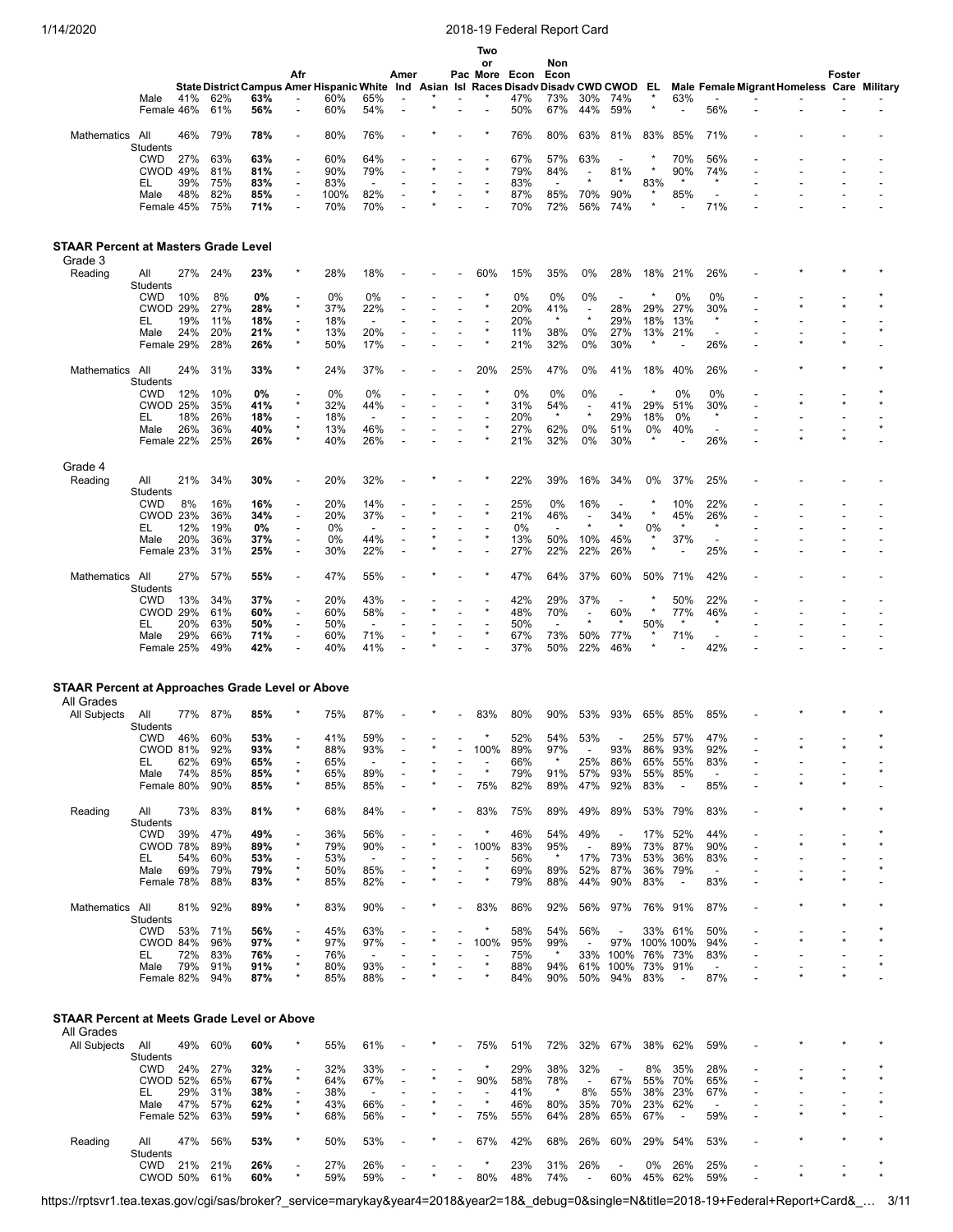|                                      |                 |     |     |                                               |                          |     |                          |                          |   | Two                      |      |                                           |                          |                          |     |                          |                          |                                            |               |         |
|--------------------------------------|-----------------|-----|-----|-----------------------------------------------|--------------------------|-----|--------------------------|--------------------------|---|--------------------------|------|-------------------------------------------|--------------------------|--------------------------|-----|--------------------------|--------------------------|--------------------------------------------|---------------|---------|
|                                      |                 |     |     |                                               |                          |     |                          |                          |   | or                       |      | Non                                       |                          |                          |     |                          |                          |                                            |               |         |
|                                      |                 |     |     |                                               | Afr                      |     |                          | Amer                     |   | Pac More                 | Econ | Econ                                      |                          |                          |     |                          |                          |                                            | <b>Foster</b> |         |
|                                      |                 |     |     | State District Campus Amer Hispanic White Ind |                          |     |                          |                          |   |                          |      | Asian Isl Races Disady Disady CWD CWOD EL |                          |                          |     |                          |                          | Male Female Migrant Homeless Care Military |               |         |
| EL                                   |                 | 23% | 21% | 29%                                           | $\overline{\phantom{a}}$ | 29% |                          |                          |   |                          | 31%  |                                           | 0%                       | 45%                      | 29% | 18%                      | 50%                      |                                            |               |         |
|                                      | Male            | 43% | 51% | 54%                                           | $\star$                  | 35% | 57%                      |                          |   | $\star$                  | 35%  | 74%                                       | 26%                      | 62%                      | 18% | 54%                      | $\overline{a}$           |                                            |               |         |
|                                      | Female 51%      |     | 62% | 53%                                           | $\star$                  | 65% | 49%                      | $\overline{\phantom{a}}$ |   |                          | 48%  | 60%                                       | 25%                      | 59%                      | 50% | $\overline{a}$           | 53%                      | $\star$                                    | $\star$       |         |
| Mathematics<br>All                   |                 | 51% | 66% | 68%                                           | $\star$                  | 60% | 69%                      |                          |   | 83%                      | 60%  | 77%                                       | 38%                      | 75%                      |     | 47% 71%                  | 64%                      |                                            |               |         |
|                                      | <b>Students</b> |     |     |                                               |                          |     |                          |                          |   |                          |      |                                           |                          |                          |     |                          |                          |                                            |               |         |
|                                      | <b>CWD</b>      | 26% | 32% | 38%                                           |                          | 36% | 41%                      |                          |   | $\star$                  | 35%  | 46%                                       | 38%                      | $\overline{\phantom{a}}$ | 17% | 43%                      | 31%                      |                                            |               |         |
|                                      | <b>CWOD 54%</b> |     | 72% | 75%                                           | $\star$                  | 69% | 75%                      |                          |   | 100%                     | 68%  | 82%                                       | $\overline{\phantom{a}}$ | 75%                      | 64% | 79%                      | 71%                      |                                            |               |         |
| EL                                   |                 | 37% | 47% | 47%                                           | $\overline{\phantom{a}}$ | 47% | $\overline{\phantom{a}}$ |                          |   |                          | 50%  | $\star$                                   | 17%                      | 64%                      | 47% | 27%                      | 83%                      |                                            |               |         |
|                                      | Male            | 50% | 65% | 71%                                           | $\star$                  | 50% | 75%                      |                          |   | $\star$                  | 58%  | 85%                                       | 43%                      | 79%                      | 27% | 71%                      | $\overline{\phantom{a}}$ |                                            |               | $\star$ |
|                                      | Female 51%      |     | 68% | 64%                                           | $\star$                  | 70% | 63%                      |                          |   |                          | 62%  | 68%                                       | 31%                      | 71%                      | 83% | $\overline{a}$           | 64%                      |                                            | $\star$       |         |
| STAAR Percent at Masters Grade Level |                 |     |     |                                               |                          |     |                          |                          |   |                          |      |                                           |                          |                          |     |                          |                          |                                            |               |         |
| All Grades                           |                 |     |     |                                               |                          |     |                          |                          |   |                          |      |                                           |                          |                          |     |                          |                          |                                            |               |         |
|                                      |                 |     |     |                                               | $\star$                  |     |                          |                          |   |                          |      |                                           |                          |                          |     |                          |                          |                                            |               |         |
| All Subjects<br>All                  | Students        | 23% | 29% | 35%                                           |                          | 29% | 35%                      |                          |   | 42%                      | 26%  | 46%                                       | 13%                      | 40%                      | 21% | 40%                      | 30%                      |                                            |               |         |
|                                      | <b>CWD</b>      | 8%  | 11% | 13%                                           |                          | 9%  | 15%                      |                          |   | $\star$                  | 15%  | 8%                                        | 13%                      | $\overline{\phantom{a}}$ | 0%  | 13%                      | 13%                      |                                            |               |         |
|                                      | <b>CWOD 25%</b> |     | 31% | 40%                                           | $\star$                  | 36% | 40%                      |                          |   | 50%                      | 29%  | 53%                                       | $\overline{\phantom{a}}$ | 40%                      | 32% | 48%                      | 33%                      | $\star$                                    |               |         |
| EL                                   |                 | 11% | 16% | 21%                                           | $\overline{a}$           | 21% | $\overline{\phantom{a}}$ |                          |   | $\overline{\phantom{a}}$ | 22%  | $\star$                                   | 0%                       | 32%                      | 21% | 9%                       | 42%                      |                                            |               |         |
|                                      | Male            | 22% | 28% | 40%                                           | $\star$                  | 18% | 44%                      |                          | ÷ | $\star$                  | 25%  | 56%                                       | 13%                      | 48%                      | 9%  | 40%                      | $\overline{\phantom{a}}$ |                                            |               | $\star$ |
|                                      | Female 24%      |     | 30% | 30%                                           | $\star$                  | 40% | 26%                      |                          |   | 25%                      | 27%  | 34%                                       | 13%                      | 33%                      | 42% | $\blacksquare$           | 30%                      |                                            | $\star$       |         |
|                                      |                 |     |     |                                               |                          |     |                          |                          |   |                          |      |                                           |                          |                          |     |                          |                          |                                            |               |         |
| Reading<br>All                       |                 | 20% | 24% | 26%                                           | $\star$                  | 25% | 25%                      |                          |   | 50%                      | 18%  | 37%                                       | 8%                       | 31%                      | 12% | 27%                      | 26%                      |                                            |               |         |
|                                      | <b>Students</b> |     |     |                                               |                          |     |                          |                          |   |                          |      |                                           |                          |                          |     |                          |                          |                                            |               |         |
|                                      | <b>CWD</b>      | 7%  | 8%  | 8%                                            |                          | 9%  | 7%                       |                          |   | $\star$                  | 12%  | 0%                                        | 8%                       | $\overline{\phantom{a}}$ | 0%  | 4%                       | 13%                      |                                            |               |         |
|                                      | <b>CWOD 22%</b> |     | 27% | 31%                                           | $\star$                  | 31% | 29%                      |                          |   | 60%                      | 20%  | 43%                                       | $\overline{\phantom{a}}$ | 31%                      | 18% | 34%                      | 28%                      |                                            |               |         |
| EL                                   |                 | 8%  | 7%  | 12%                                           | $\overline{\phantom{a}}$ | 12% | $\overline{\phantom{a}}$ |                          |   | $\overline{\phantom{a}}$ | 13%  | $\star$                                   | 0%                       | 18%                      | 12% | 9%                       | 17%                      |                                            |               |         |
|                                      | Male            | 17% | 21% | 27%                                           | $\star$                  | 10% | 31%                      |                          |   | $\star$                  | 12%  | 45%                                       | 4%                       | 34%                      | 9%  | 27%                      | $\overline{a}$           |                                            |               | $\star$ |
|                                      | Female 23%      |     | 27% | 26%                                           | $\star$                  | 40% | 19%                      |                          |   |                          | 24%  | 28%                                       | 13%                      | 28%                      | 17% | $\overline{\phantom{a}}$ | 26%                      |                                            |               |         |
|                                      |                 |     |     |                                               | $\star$                  |     |                          |                          |   |                          |      |                                           |                          |                          |     |                          |                          |                                            |               |         |
| All<br><b>Mathematics</b>            | Students        | 26% | 37% | 43%                                           |                          | 33% | 46%                      |                          |   | 33%                      | 34%  | 55%                                       | 18%                      | 49%                      | 29% | 53%                      | 34%                      |                                            |               |         |
|                                      | <b>CWD</b>      | 11% | 14% | 18%                                           | $\overline{\phantom{a}}$ | 9%  | 22%                      |                          |   | $\star$                  | 19%  | 15%                                       | 18%                      | $\overline{\phantom{a}}$ | 0%  | 22%                      | 13%                      |                                            |               |         |
|                                      | CWOD 28%        |     | 41% | 49%                                           | $\star$                  | 41% | 51%                      |                          |   | 40%                      | 38%  | 62%                                       | $\blacksquare$           | 49%                      | 45% | 62%                      | 38%                      | $\star$                                    |               |         |
| EL                                   |                 | 16% | 29% | 29%                                           |                          | 29% | $\overline{\phantom{a}}$ |                          |   |                          | 31%  | $\star$                                   | 0%                       | 45%                      | 29% | 9%                       | 67%                      |                                            |               |         |
|                                      | Male            | 25% | 38% | 53%                                           |                          | 25% | 57%                      |                          |   | $\star$                  | 38%  | 68%                                       | 22%                      | 62%                      | 9%  | 53%                      | $\overline{a}$           |                                            |               | $\star$ |
|                                      |                 |     |     |                                               | $\star$                  |     |                          |                          |   | $\star$                  |      |                                           |                          |                          |     |                          |                          |                                            | $\star$       |         |
|                                      | Female 26%      |     | 36% | 34%                                           |                          | 40% | 33%                      |                          |   |                          | 29%  | 40%                                       | 13%                      | 38%                      | 67% |                          | 34%                      |                                            |               |         |

'\*' Indicates results are masked due to small numbers to protect student confidentiality.

Indicates zero observations reported for this group.

Part (iii): Academic Growth and Graduation Rate

#### **Part (iii)(I): Academic Growth**

This section provides information on students' academic growth for mathematics and reading/ELA for public elementary schools and secondary schools which don't have a graduation rate, for the 2018-19 school year. These results include all students tested, regardless of whether they were in the accountability subset. (CWD: children with disability; CWOD: children without disability; EL: English learner)

|                              | All | African                           |         |       | American                 |         | <b>Pacific</b> | <b>Two or More</b>   | Econ          |                |                      |
|------------------------------|-----|-----------------------------------|---------|-------|--------------------------|---------|----------------|----------------------|---------------|----------------|----------------------|
|                              |     | <b>Students American Hispanic</b> |         | White | Indian                   | Asian   | Islander       | Races                | <b>Disadv</b> | <b>CWD</b>     | EL                   |
| <b>Academic Growth Score</b> |     |                                   |         |       |                          |         |                |                      |               |                |                      |
| Reading                      |     |                                   |         |       |                          |         |                |                      |               |                |                      |
| <b>All Students</b>          | 72  |                                   | 68      | 72    |                          | $\star$ |                | $\star$              | 75            | 75             | 92                   |
| <b>CWD</b>                   | 75  | $\sim$                            | $\star$ | 75    |                          |         |                |                      | 91            | 75             | $\star$              |
| <b>CWOD</b>                  | 71  | -                                 | 65      | 71    |                          |         | -              | $\ddot{\phantom{1}}$ | 69            | -              | $\star$              |
| EL                           | 92  | ۰                                 | 92      |       |                          |         |                |                      | 92            | $\star$        | 92                   |
| Male                         | 74  | $\blacksquare$                    | 60      | 76    | $\overline{\phantom{0}}$ | $\star$ |                | $\star$              | 80            | 75             | $\star$              |
| Female                       | 69  | ۰.                                | 72      | 68    | $\overline{\phantom{0}}$ | ÷       |                |                      | 72            | 75             | $\star$              |
| <b>Mathematics</b>           |     |                                   |         |       |                          |         |                |                      |               |                |                      |
| <b>All Students</b>          | 90  |                                   | 89      | 90    |                          | $\star$ | -              | $\star$              | 93            | 85             | 100                  |
| <b>CWD</b>                   | 85  | -                                 | $\star$ | 88    |                          |         |                |                      | 91            | 85             |                      |
| <b>CWOD</b>                  | 91  | -                                 | 95      | 90    |                          | ÷       |                | $\star$              | 94            | $\blacksquare$ | $\star$              |
| EL                           | 100 | $\sim$                            | 100     |       |                          |         |                |                      | 100           | $\star$        | 100                  |
| Male                         | 93  | ۰.                                | 100     | 91    |                          | ÷       |                | $\ddot{\phantom{1}}$ | 100           | 83             | $\ddot{\phantom{1}}$ |
| Female                       | 88  |                                   | 83      | 88    |                          | ÷       |                |                      | 89            | 88             | $\star$              |

#### **Part (iii)(II): Graduation Rate**

This section provides information on high school graduation rates for the class of 2018.

|                                                                                                                               | All                                        | African<br><b>Students American Hispanic</b> |        | White                                      | American<br>Indian               | Asian                                      | <b>Pacific</b><br>Islander Races Disady | Two<br>or<br>More        | Econ | <b>CWD</b>                       | EL^                      | <b>Homeless</b>                    | Foster<br>Care                                       |
|-------------------------------------------------------------------------------------------------------------------------------|--------------------------------------------|----------------------------------------------|--------|--------------------------------------------|----------------------------------|--------------------------------------------|-----------------------------------------|--------------------------|------|----------------------------------|--------------------------|------------------------------------|------------------------------------------------------|
| <b>Federal Graduation Rates</b><br>4-year Longitudinal Cohort Graduation Rate (Gr 9-12): Class of 2018<br>All Students<br>CWD | $\blacksquare$<br>$\overline{\phantom{a}}$ | $\blacksquare$<br>$\blacksquare$             | ٠<br>٠ | $\overline{\phantom{a}}$<br>$\blacksquare$ | $\overline{\phantom{a}}$<br>$\,$ | $\overline{\phantom{a}}$<br>$\blacksquare$ |                                         | $\overline{\phantom{a}}$ | $\,$ | $\overline{\phantom{a}}$<br>$\,$ | $\overline{\phantom{0}}$ | $\sim$<br>$\overline{\phantom{0}}$ | $\overline{\phantom{a}}$<br>$\overline{\phantom{0}}$ |

https://rptsvr1.tea.texas.gov/cgi/sas/broker?\_service=marykay&year4=2018&year2=18&\_debug=0&single=N&title=2018-19+Federal+Report+Card&\_… 4/11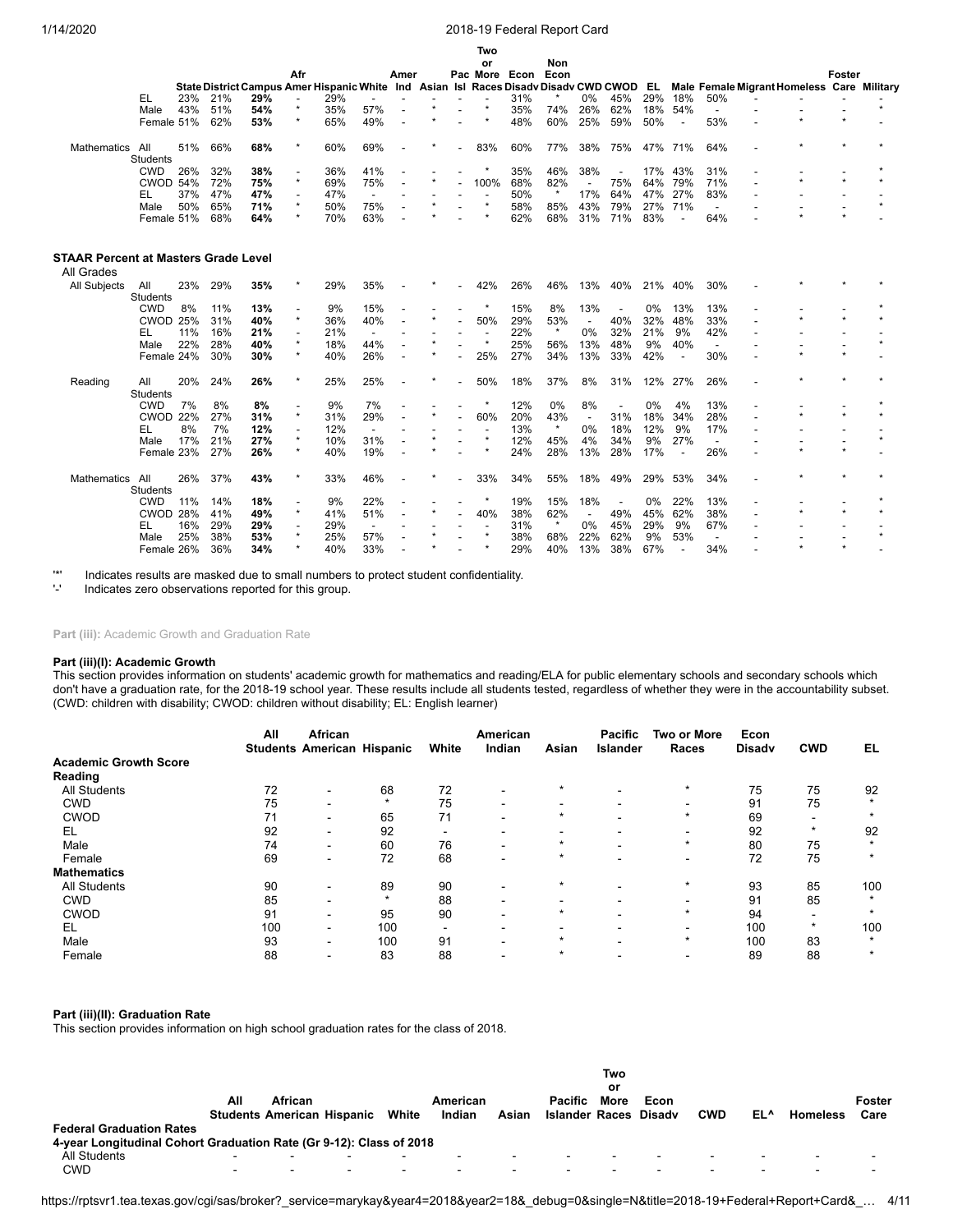**Two**

|             | All | African                  |                                   |                          | American |                          | <b>Pacific</b>        | .<br>or<br><b>More</b>   | Econ |                          |                          |                 | Foster |
|-------------|-----|--------------------------|-----------------------------------|--------------------------|----------|--------------------------|-----------------------|--------------------------|------|--------------------------|--------------------------|-----------------|--------|
|             |     |                          | <b>Students American Hispanic</b> | White                    | Indian   | Asian                    | Islander Races Disady |                          |      | <b>CWD</b>               | EL^                      | <b>Homeless</b> | Care   |
| <b>CWOD</b> | -   | $\overline{\phantom{0}}$ | -                                 | $\overline{\phantom{a}}$ |          | $\overline{\phantom{0}}$ |                       | -                        | -    | $\overline{\phantom{a}}$ | $\overline{\phantom{0}}$ | $\sim$          | -      |
| EL          |     | $\overline{\phantom{0}}$ | -                                 | $\overline{\phantom{0}}$ | -        | -                        | -                     | $\overline{\phantom{0}}$ |      | $\overline{\phantom{a}}$ | $\overline{\phantom{0}}$ | -               | -      |
| Male        | -   | $\overline{\phantom{0}}$ | -                                 | $\overline{\phantom{0}}$ | -        | -                        |                       | $\overline{\phantom{0}}$ |      | $\overline{\phantom{a}}$ | $\overline{\phantom{0}}$ | $\sim$          | -      |
| Female      |     | $\overline{\phantom{a}}$ | -                                 | $\overline{\phantom{a}}$ | -        | $\overline{\phantom{0}}$ | -                     |                          |      | $\overline{\phantom{a}}$ |                          | -               | -      |
|             |     |                          |                                   |                          |          |                          |                       |                          |      |                          |                          |                 |        |

'\*' Indicates results are masked due to small numbers to protect student confidentiality.

'-' Indicates there are no students in the group.<br>'<sup>"</sup> Ever El in grades 9-12

Ever EL in grades 9-12

Part (iv): English Language Proficiency

This section provides information on the number and percentage of English learners achieving English language proficiency based on the 2019 TELPAS (Texas English Language Proficiency Assessment System) data. (EL: English learner)

| Total EL in Class | <b>Proficiency of EL</b> | <b>Rate of Proficiency</b> |
|-------------------|--------------------------|----------------------------|
| 39                |                          | 5%                         |

'^' Indicates data reporting does not meet for Minimum Size.

'\*' Indicates results are masked due to small numbers to protect student confidentiality.

Indicates zero observations reported for this group.

#### Part (v): School Quality or Student Success (SQSS)

This section provides information on the other indicator of school quality or student success, which is college, career and military readiness (CCMR) for high schools and average performance rate of the three STAAR performance levels of all students, regardless of whether they were in the accountability subset, for elementary and secondary schools without a graduation rate. (CWD: children with disability; EL: English learner)

| <b>Student Success (Student Achievement Domain Score: STAAR Component Only)</b> | All                      | <b>African</b><br><b>Students American Hispanic</b> |                          | White  | American<br>Indian       | Asian                       | Pacific<br>Islander | Two or More<br>Races     | Econ<br><b>Disady</b> | <b>CWD</b> | EL. |
|---------------------------------------------------------------------------------|--------------------------|-----------------------------------------------------|--------------------------|--------|--------------------------|-----------------------------|---------------------|--------------------------|-----------------------|------------|-----|
| <b>STAAR Component Score</b>                                                    | 60                       |                                                     | 53                       | 61     | $\sim$                   | $\mathbf x$ and $\mathbf x$ | $\sim$              | 67                       | 52                    | 33         | 41  |
| School Quality (College, Career, and Military Readiness Performance)            |                          |                                                     |                          |        |                          |                             |                     |                          |                       |            |     |
| %Students meeting CCMR                                                          | $\overline{\phantom{0}}$ | $\overline{\phantom{a}}$                            | $\overline{\phantom{a}}$ | $\sim$ | $\overline{\phantom{a}}$ |                             | $\blacksquare$      | $\overline{\phantom{a}}$ | $\sim$                | $\,$       |     |

'\*' Indicates results are masked due to small numbers to protect student confidentiality.

Indicates there are no students in the group.

## Part (vi): Goal Meeting Status

This section provides information on the progress of all students and each student group toward meeting the long-term goals or interim objectives on STAAR academic performance, federal graduation rate, and English learners' language proficiency. (CWD: children with disability; EL: English learner)

| All          | African                                                             |                                                      |                                                                                                          | American                                                                                    |                                                                | <b>Pacific</b>                                                | Two or More                                                      | Econ                                                          |                                                                                           |                                                                                             |
|--------------|---------------------------------------------------------------------|------------------------------------------------------|----------------------------------------------------------------------------------------------------------|---------------------------------------------------------------------------------------------|----------------------------------------------------------------|---------------------------------------------------------------|------------------------------------------------------------------|---------------------------------------------------------------|-------------------------------------------------------------------------------------------|---------------------------------------------------------------------------------------------|
|              |                                                                     |                                                      |                                                                                                          |                                                                                             |                                                                |                                                               |                                                                  |                                                               |                                                                                           | $EL +$                                                                                      |
|              |                                                                     |                                                      |                                                                                                          |                                                                                             |                                                                |                                                               |                                                                  |                                                               |                                                                                           |                                                                                             |
|              |                                                                     |                                                      |                                                                                                          |                                                                                             |                                                                |                                                               |                                                                  |                                                               |                                                                                           | 29%                                                                                         |
| $\checkmark$ |                                                                     | $\checkmark$                                         |                                                                                                          |                                                                                             |                                                                |                                                               |                                                                  |                                                               | $\checkmark$                                                                              |                                                                                             |
|              |                                                                     |                                                      |                                                                                                          |                                                                                             |                                                                |                                                               |                                                                  |                                                               |                                                                                           | 39%                                                                                         |
|              |                                                                     |                                                      |                                                                                                          |                                                                                             |                                                                |                                                               |                                                                  |                                                               |                                                                                           |                                                                                             |
|              |                                                                     |                                                      |                                                                                                          |                                                                                             |                                                                |                                                               |                                                                  |                                                               |                                                                                           | 52%                                                                                         |
|              |                                                                     |                                                      |                                                                                                          |                                                                                             |                                                                |                                                               |                                                                  |                                                               |                                                                                           |                                                                                             |
|              |                                                                     |                                                      |                                                                                                          |                                                                                             |                                                                |                                                               |                                                                  |                                                               |                                                                                           | 65%                                                                                         |
|              |                                                                     |                                                      |                                                                                                          |                                                                                             |                                                                |                                                               |                                                                  |                                                               |                                                                                           |                                                                                             |
|              |                                                                     |                                                      |                                                                                                          |                                                                                             |                                                                |                                                               |                                                                  |                                                               |                                                                                           |                                                                                             |
|              |                                                                     |                                                      |                                                                                                          |                                                                                             |                                                                |                                                               |                                                                  |                                                               |                                                                                           | 40%                                                                                         |
| $\checkmark$ |                                                                     |                                                      | $\checkmark$                                                                                             |                                                                                             |                                                                |                                                               |                                                                  |                                                               | $\checkmark$                                                                              |                                                                                             |
|              |                                                                     |                                                      |                                                                                                          |                                                                                             |                                                                |                                                               |                                                                  |                                                               |                                                                                           | 49%                                                                                         |
|              |                                                                     |                                                      | $\checkmark$                                                                                             |                                                                                             |                                                                |                                                               |                                                                  |                                                               |                                                                                           |                                                                                             |
|              |                                                                     |                                                      |                                                                                                          |                                                                                             |                                                                |                                                               |                                                                  |                                                               |                                                                                           | 59%                                                                                         |
| $\check{ }$  |                                                                     | $\checkmark$                                         |                                                                                                          |                                                                                             |                                                                |                                                               |                                                                  |                                                               |                                                                                           |                                                                                             |
|              |                                                                     |                                                      |                                                                                                          |                                                                                             |                                                                |                                                               |                                                                  |                                                               |                                                                                           | 70%                                                                                         |
|              |                                                                     |                                                      |                                                                                                          |                                                                                             |                                                                |                                                               |                                                                  |                                                               |                                                                                           |                                                                                             |
|              | 44%<br>52%<br>62%<br>N<br>72%<br>N<br>46%<br>54%<br>63%<br>73%<br>N | 32%<br>42%<br>54%<br>66%<br>31%<br>41%<br>54%<br>66% | <b>Students American Hispanic</b><br>37%<br>46%<br>58%<br>N<br>69%<br>Ν<br>40%<br>49%<br>59%<br>70%<br>N | White<br>60%<br>N<br>66%<br>N<br>73%<br>N<br>80%<br>N<br>59%<br>65%<br>73%<br>N<br>80%<br>Ν | Indian<br>43%<br>51%<br>62%<br>72%<br>45%<br>53%<br>63%<br>73% | Asian<br>74%<br>78%<br>82%<br>87%<br>82%<br>85%<br>88%<br>91% | Islander<br>45%<br>53%<br>63%<br>73%<br>50%<br>57%<br>66%<br>75% | Races<br>56%<br>62%<br>70%<br>78%<br>54%<br>61%<br>69%<br>77% | <b>Disady</b><br>33%<br>43%<br>N<br>55%<br>N<br>67%<br>N<br>36%<br>45%<br>57%<br>68%<br>N | <b>CWD</b><br>19%<br>31%<br>N<br>45%<br>N<br>60%<br>N<br>23%<br>34%<br>48%<br>N<br>62%<br>N |

#### **English Learner Language Proficiency Status**

Interim Goals (2018-2022) 36% Target Met Y Interim Goals (2023-2027) 38% and the state of the state of the state of the state of the state of the state of the state of the state of the state of the state of the state of the state of the state of the state of the st Target Met N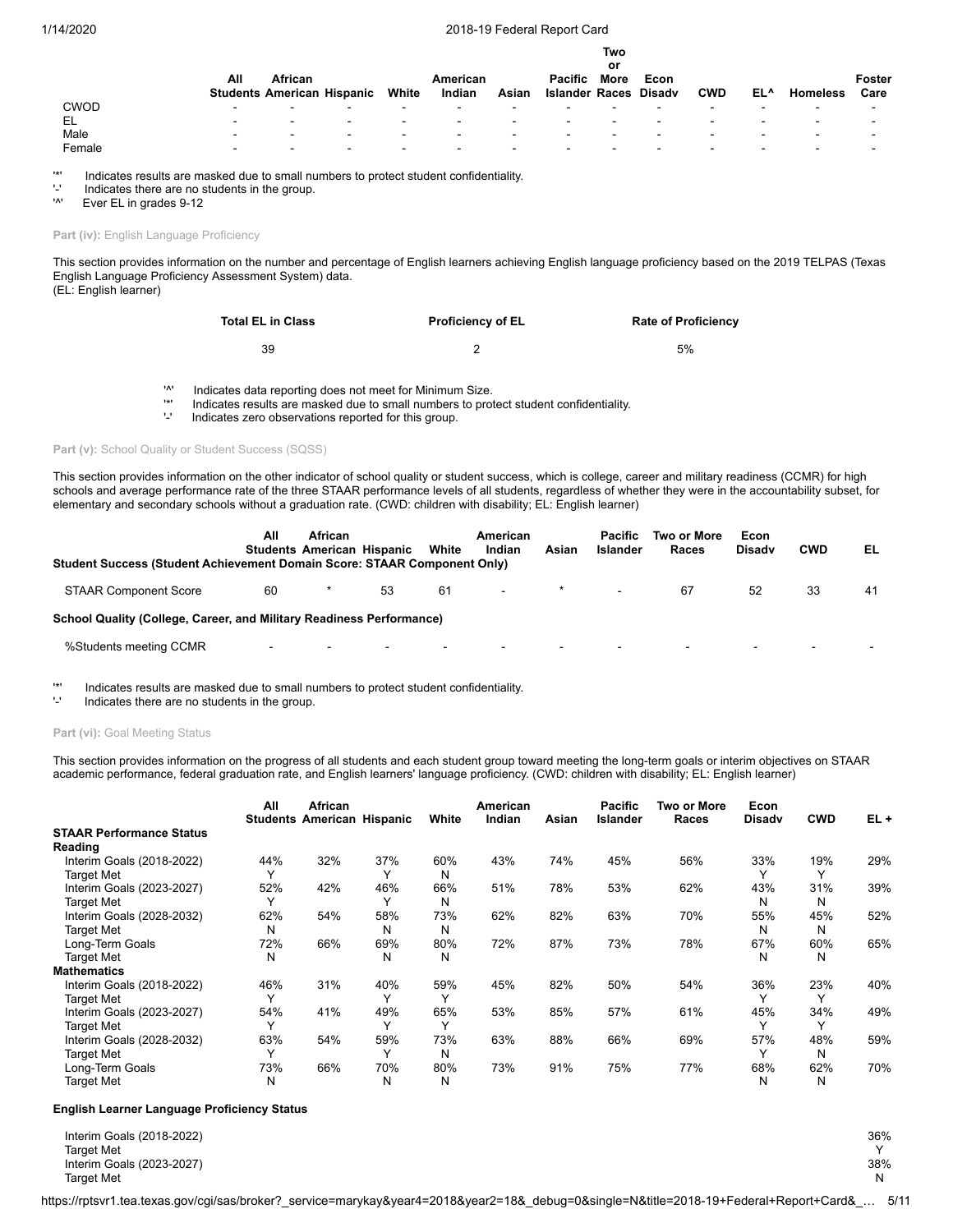**All Students American Hispanic White African American Indian Asian Pacific Islander Two or More Races Econ Disadv CWD EL +** Interim Goals (2028-2032) Target Met N Long-Term Goals 40% Target Met N **Federal Graduation Status^** Interim Goals (2018-2022) 90% 90% 90% 90% 90% 90% 90% 90% 90% 90% 90% Target Met Interim Goals (2023-2027) 92% 92% 92% 92% 92% 92% 92% 92% 92% 92% 92% Target Met Interim Goals (2028-2032) 94% 94% 94% 94% 94% 94% 94% 94% 94% 94% 94% Target Met Long-Term Goals 94% 94% 94% 94% 94% 94% 94% 94% 94% 94% 94%

'+' STAAR Performance and Graduation use EL(Current & Monitored), EL English Learner Language Proficiency uses EL (Current).

Blank cells above represent student group indicators that do not meet the minimum size criteria.<br>Student groups with graduation rates that were at or above 90 percent are required to exceed that

Student groups with graduation rates that were at or above 90 percent are required to exceed that rate by at least a tenth of a percent in the following year(s).

**Part (vii):** STAAR Participation

Target Met

This section provides the percentage of students assessed and not assessed on STAAR for mathematics, reading/ELA, and science. (CWD: children with disability; CWOD: children without disability; EL: English learner)

|                           |                        |      |                                       |       |          |                |         |                                                       | Two or         |      | Non     |                |                |           |                |                |                     |
|---------------------------|------------------------|------|---------------------------------------|-------|----------|----------------|---------|-------------------------------------------------------|----------------|------|---------|----------------|----------------|-----------|----------------|----------------|---------------------|
|                           |                        |      | African                               |       |          | American       |         | Pacific More                                          |                | Econ | Econ    |                |                |           |                |                |                     |
|                           |                        |      | <b>Campus American Hispanic White</b> |       |          |                |         | Indian Asian Islander Races Disady Disady CWD CWOD EL |                |      |         |                |                |           |                |                | Male Female Migrant |
| <b>Participation Rate</b> |                        |      |                                       |       |          |                |         |                                                       |                |      |         |                |                |           |                |                |                     |
| <b>All Subjects</b>       | All                    | 100% | *                                     | 100%  | 100%     |                |         |                                                       | 100%           | 100% | 100%    |                | 100% 100%      | 100% 100% |                | 100%           |                     |
|                           | <b>Students</b>        |      |                                       |       |          |                |         |                                                       |                |      |         |                |                |           |                |                |                     |
|                           | <b>CWD</b>             | 100% | Ē,                                    | 100%  | 100%     |                |         |                                                       | $\star$        | 100% | 100%    | 100%           |                |           | 100% 100%      | 100%           |                     |
|                           | <b>CWOD</b>            | 100% | $\star$                               | 100%  | 100%     |                |         | $\overline{a}$                                        | 100%           | 100% | 100%    |                | 100%           |           | 100% 100%      | 100%           |                     |
|                           | EL                     | 100% |                                       | 100%  |          |                |         |                                                       | $\blacksquare$ | 100% |         | 100%           | 100%           |           | 100% 100%      | 100%           |                     |
|                           | Male                   | 100% | $\star$                               | 100%  | 100%     |                |         |                                                       | $\star$        | 100% | 100%    | 100%           | 100%           |           | 100% 100%      |                |                     |
|                           | Female                 | 100% | $\star$                               | 100%  | 100%     |                |         | ÷.                                                    | 100%           | 100% | 100%    | 100%           | 100%           | 100%      |                | 100%           |                     |
| Reading                   | All<br><b>Students</b> | 100% | $\star$                               | 100%  | 100%     | $\blacksquare$ |         | ÷                                                     | 100%           | 100% | 100%    | 100%           | 100%           |           | 100% 100%      | 100%           |                     |
|                           | <b>CWD</b>             | 100% |                                       | 100%  | 100%     |                |         |                                                       | $\star$        | 100% | 100%    | 100%           |                |           | 100% 100%      | 100%           |                     |
|                           | <b>CWOD</b>            | 100% | $\star$                               | 100%  | 100%     |                |         | ÷                                                     | 100%           | 100% | 100%    |                | 100%           |           | 100% 100%      | 100%           |                     |
|                           | EL                     | 100% |                                       | 100%  |          |                |         |                                                       | $\blacksquare$ | 100% | $\star$ | 100%           | 100%           |           | 100% 100%      | 100%           |                     |
|                           | Male                   | 100% | $\star$                               | 100%  | 100%     |                |         | $\overline{a}$                                        | $\star$        | 100% | 100%    | 100%           | 100%           |           | 100% 100%      | $\sim$         |                     |
|                           | Female                 | 100% | $\star$                               | 100%  | 100%     |                | $\star$ | ÷.                                                    | $\star$        | 100% | 100%    | 100%           | 100%           | 100%      |                | 100%           |                     |
|                           |                        |      |                                       |       |          |                |         |                                                       |                |      |         |                |                |           |                |                |                     |
| <b>Mathematics</b>        | All<br><b>Students</b> | 100% | ×                                     | 100%  | 100%     | $\overline{a}$ |         | ä,                                                    | 100%           | 100% | 100%    | 100%           | 100%           |           | 100% 100%      | 100%           |                     |
|                           | <b>CWD</b>             | 100% |                                       | 100%  | 100%     |                |         |                                                       | $\star$        | 100% | 100%    | 100%           |                |           | 100% 100%      | 100%           |                     |
|                           | <b>CWOD</b>            | 100% | $\star$                               | 100%  | 100%     |                |         |                                                       | 100%           | 100% | 100%    |                | 100%           |           | 100% 100%      | 100%           |                     |
|                           | EL                     | 100% |                                       | 100%  | ÷        |                |         |                                                       | $\blacksquare$ | 100% | *       | 100%           | 100%           |           | 100% 100%      | 100%           |                     |
|                           | Male                   | 100% | $\star$                               | 100%  | 100%     | $\blacksquare$ | $\star$ | $\overline{a}$                                        | $\star$        | 100% | 100%    | 100%           | 100%           | 100% 100% |                |                |                     |
|                           | Female                 | 100% | $\star$                               | 100%  | 100%     |                |         |                                                       | $\star$        | 100% | 100%    | 100%           | 100%           | 100%      |                | 100%           |                     |
| Science                   | All                    |      |                                       |       |          |                |         |                                                       |                |      |         |                |                |           |                |                |                     |
|                           | <b>Students</b>        |      |                                       |       |          |                |         |                                                       |                |      |         |                |                |           |                |                |                     |
|                           | <b>CWD</b>             |      |                                       |       |          |                |         |                                                       |                |      |         |                |                |           |                |                |                     |
|                           | <b>CWOD</b>            |      |                                       |       |          |                |         |                                                       |                |      |         |                |                |           |                |                |                     |
|                           | EL                     |      |                                       |       |          |                |         |                                                       |                |      |         |                |                |           |                |                |                     |
|                           | Male                   |      |                                       |       |          |                |         |                                                       |                |      |         |                |                |           |                |                |                     |
|                           |                        |      |                                       |       |          |                |         |                                                       |                |      |         |                |                |           |                |                |                     |
| Non-Participation Rate    | Female                 |      |                                       |       |          |                |         |                                                       |                |      |         |                |                |           |                |                |                     |
|                           |                        |      |                                       |       |          |                |         |                                                       |                |      |         |                |                |           |                |                |                     |
| All Subjects              | All<br><b>Students</b> | 0%   | $\star$                               | 0%    | 0%       |                |         |                                                       | 0%             | 0%   | 0%      | 0%             | 0%             | 0%        | 0%             | 0%             |                     |
|                           | <b>CWD</b>             | 0%   |                                       | 0%    | 0%       |                |         |                                                       | $\star$        | 0%   | 0%      | 0%             | $\blacksquare$ | 0%        | 0%             | 0%             |                     |
|                           | <b>CWOD</b>            | 0%   | $\star$                               | 0%    | 0%       |                |         |                                                       | 0%             | 0%   | 0%      | $\mathbf{r}$   | 0%             | 0%        | 0%             | 0%             |                     |
|                           | EL                     | 0%   |                                       | 0%    | $\omega$ |                |         |                                                       | $\blacksquare$ | 0%   | $\star$ | 0%             | 0%             | 0%        | 0%             | 0%             |                     |
|                           | Male                   | 0%   | $\star$                               | $0\%$ | 0%       |                | $\star$ | $\overline{\phantom{a}}$                              | $\star$        | 0%   | 0%      | 0%             | 0%             | 0%        | 0%             | $\sim$         |                     |
|                           | Female                 | 0%   | $\star$                               | 0%    | 0%       |                |         |                                                       | 0%             | 0%   | 0%      | 0%             | 0%             | 0%        | $\blacksquare$ | $0\%$          |                     |
|                           |                        |      |                                       |       |          |                |         |                                                       |                |      |         |                |                |           |                |                |                     |
| Reading                   | All<br><b>Students</b> | 0%   | $\star$                               | 0%    | 0%       |                |         |                                                       | 0%             | 0%   | 0%      | 0%             | 0%             | 0%        | 0%             | 0%             |                     |
|                           | <b>CWD</b>             | 0%   | L,                                    | 0%    | 0%       |                |         |                                                       | $\star$        | 0%   | 0%      | 0%             | $\blacksquare$ | 0%        | 0%             | 0%             |                     |
|                           | <b>CWOD</b>            | 0%   | $\star$                               | $0\%$ | 0%       |                |         |                                                       | 0%             | 0%   | 0%      | $\blacksquare$ | 0%             | 0%        | 0%             | 0%             |                     |
|                           | EL                     | 0%   |                                       | 0%    | $\sim$   |                |         |                                                       |                | 0%   | $\star$ | 0%             | 0%             | 0%        | 0%             | 0%             |                     |
|                           | Male                   | 0%   | $\star$                               | 0%    | 0%       |                |         |                                                       | $\star$        | 0%   | 0%      | 0%             | 0%             | 0%        | 0%             | $\blacksquare$ |                     |
|                           | Female                 | 0%   | $\star$                               | 0%    | 0%       |                | $\star$ |                                                       | $\star$        | 0%   | 0%      | 0%             | 0%             | 0%        | $\overline{a}$ | 0%             |                     |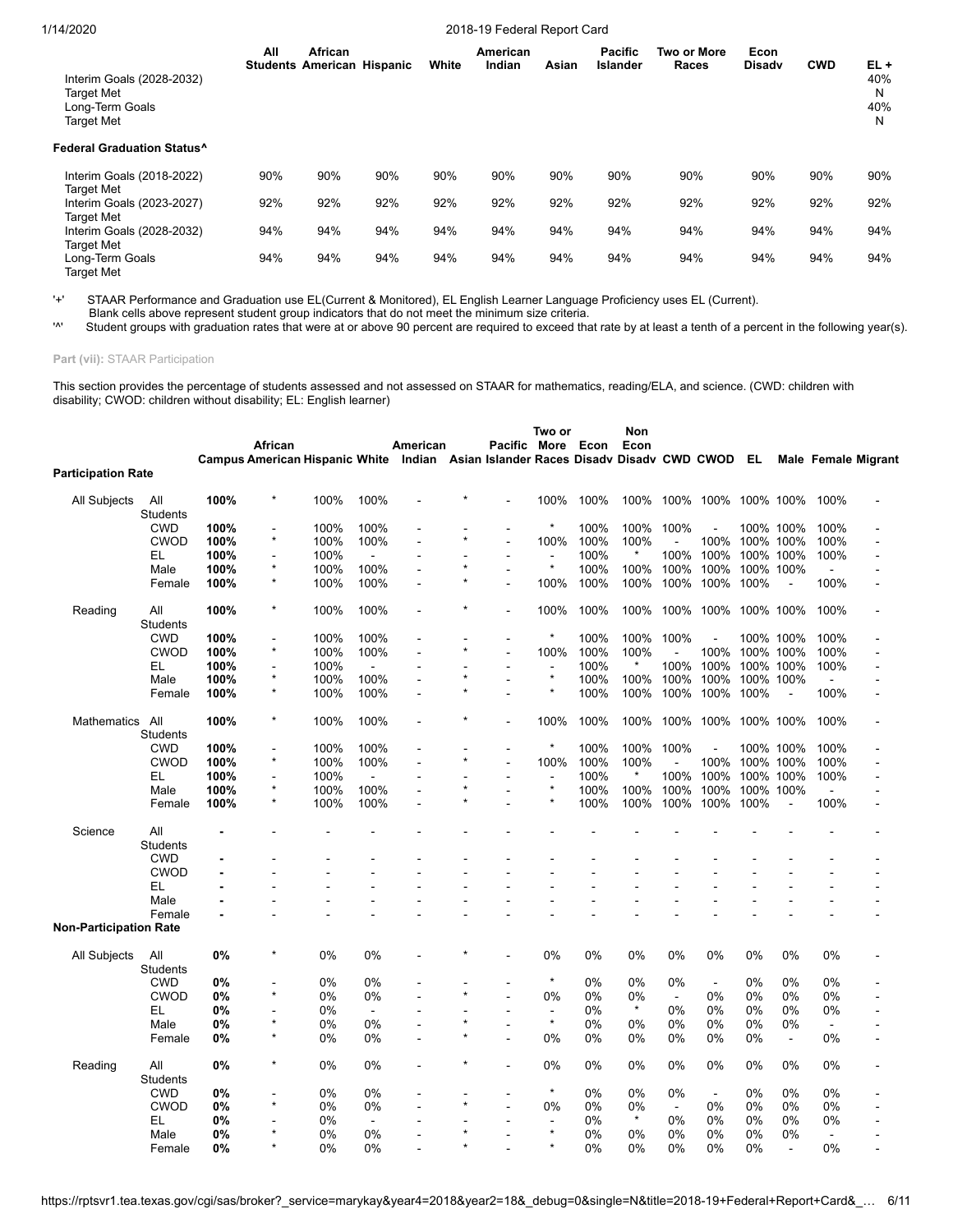|                 |                 |    |                                       |    |                |                          |         |                                             | Two or                   |       | Non     |        |        |       |                          |                |                            |
|-----------------|-----------------|----|---------------------------------------|----|----------------|--------------------------|---------|---------------------------------------------|--------------------------|-------|---------|--------|--------|-------|--------------------------|----------------|----------------------------|
|                 |                 |    | African                               |    |                | American                 |         | Pacific More                                |                          | Econ  | Econ    |        |        |       |                          |                |                            |
|                 |                 |    | <b>Campus American Hispanic White</b> |    |                | Indian                   |         | Asian Islander Races Disady Disady CWD CWOD |                          |       |         |        |        | EL    |                          |                | <b>Male Female Migrant</b> |
| Mathematics All |                 | 0% |                                       | 0% | $0\%$          | $\overline{a}$           |         |                                             | 0%                       | $0\%$ | 0%      | 0%     | 0%     | $0\%$ | $0\%$                    | $0\%$          |                            |
|                 | Students        |    |                                       |    |                |                          |         |                                             |                          |       |         |        |        |       |                          |                |                            |
|                 | <b>CWD</b>      | 0% | $\blacksquare$                        | 0% | 0%             |                          |         |                                             | $\star$                  | $0\%$ | 0%      | 0%     | $\sim$ | $0\%$ | 0%                       | $0\%$          |                            |
|                 | <b>CWOD</b>     | 0% | $\star$                               | 0% | $0\%$          | $\overline{\phantom{0}}$ | $\star$ |                                             | 0%                       | $0\%$ | 0%      | $\sim$ | 0%     | $0\%$ | 0%                       | $0\%$          |                            |
|                 | EL              | 0% | $\blacksquare$                        | 0% | $\blacksquare$ |                          |         |                                             | $\overline{\phantom{a}}$ | $0\%$ | $\star$ | 0%     | 0%     | 0%    | $0\%$                    | $0\%$          |                            |
|                 | Male            | 0% | $\star$                               | 0% | $0\%$          | $\overline{\phantom{0}}$ | $\star$ | $\overline{\phantom{0}}$                    | $\star$                  | $0\%$ | 0%      | 0%     | 0%     | $0\%$ | $0\%$                    | $\blacksquare$ |                            |
|                 | Female          | 0% | $\star$                               | 0% | $0\%$          | -                        | $\star$ |                                             | $\star$                  | $0\%$ | 0%      | 0%     | 0%     | $0\%$ | $\overline{\phantom{a}}$ | 0%             |                            |
| Science         | All             |    |                                       |    |                |                          |         |                                             |                          |       |         |        |        |       |                          |                |                            |
|                 | <b>Students</b> |    |                                       |    |                |                          |         |                                             |                          |       |         |        |        |       |                          |                |                            |
|                 | <b>CWD</b>      |    |                                       |    |                |                          |         |                                             |                          |       |         |        |        |       |                          |                |                            |
|                 | <b>CWOD</b>     | -  |                                       |    |                |                          |         |                                             |                          |       |         |        |        |       |                          |                |                            |
|                 | EL              |    |                                       |    |                |                          |         |                                             |                          |       |         |        |        |       |                          |                |                            |
|                 | Male            |    |                                       |    |                |                          |         |                                             |                          |       |         |        |        |       |                          |                |                            |
|                 | Female          |    |                                       |    |                |                          |         |                                             |                          |       |         |        |        |       |                          |                |                            |
|                 |                 |    |                                       |    |                |                          |         |                                             |                          |       |         |        |        |       |                          |                |                            |

'\*' Indicates results are masked due to small numbers to protect student confidentiality.

Indicates zero observations reported for this group.

#### Part (viii): Civil Rights Data

Part (viii)(I) This section provides information from the 2015-16 CRDC surveys, submitted by school districts to the Office for Civil Rights on measures of school quality, climate, and safety, including counts of in-school suspensions, out-of-school suspensions, expulsions, school related arrests, referrals to law enforcement, chronic absenteeism (including both excused and unexcused absences), incidences of violence, including bullying and harassment. (EL: English learner)

|                                         |                 | <b>Total</b>   | African<br>students American Hispanic |                         | White          | Indian or<br>Alaska<br><b>Native</b> | Asian            | Pacific<br><b>Islander Races</b> | Two<br>or<br>More | EL             | with<br><b>Disabilities</b> | <b>Students</b><br>with<br><b>Students Disabilities</b><br>(Section<br>504) |
|-----------------------------------------|-----------------|----------------|---------------------------------------|-------------------------|----------------|--------------------------------------|------------------|----------------------------------|-------------------|----------------|-----------------------------|-----------------------------------------------------------------------------|
| <b>Students Without Disabilities</b>    |                 |                |                                       |                         |                |                                      |                  |                                  |                   |                |                             |                                                                             |
| In-School Suspensions                   |                 |                |                                       |                         |                |                                      |                  |                                  |                   |                |                             |                                                                             |
|                                         | Male            | 27             | $\mathbf 0$                           | $\overline{c}$          | 23             | $\pmb{0}$                            | 0                | $\mathbf 0$                      | $\overline{c}$    | $\overline{2}$ |                             |                                                                             |
|                                         | Female          | $\overline{4}$ | $\mathbf 0$                           | $\overline{\mathbf{c}}$ | $\overline{2}$ | $\pmb{0}$                            | $\mathbf 0$      | $\mathbf 0$                      | $\mathbf 0$       | $\mathbf 0$    |                             |                                                                             |
|                                         | Total           | 31             | $\mathbf 0$                           | 4                       | 25             | 0                                    | $\mathbf 0$      | 0                                | $\overline{2}$    | $\overline{2}$ |                             |                                                                             |
| Out-of-School Suspensions               |                 |                |                                       |                         |                |                                      |                  |                                  |                   |                |                             |                                                                             |
|                                         | Male            | $\mathbf 0$    | $\mathbf 0$                           | 0                       | 0              | 0                                    | 0                | 0                                | $\mathbf 0$       | 0              |                             |                                                                             |
|                                         | Female          | 0              | 0                                     | 0                       | 0              | 0                                    | $\mathbf 0$      | 0                                | 0                 | 0              |                             |                                                                             |
|                                         | Total           | $\mathbf 0$    | $\mathbf 0$                           | 0                       | 0              | $\mathbf 0$                          | $\mathbf 0$      | $\Omega$                         | $\mathbf 0$       | $\mathbf 0$    |                             |                                                                             |
| Expulsions                              |                 |                |                                       |                         |                |                                      |                  |                                  |                   |                |                             |                                                                             |
| <b>With Educational Services</b>        | Male            | 0              | 0                                     | 0                       | 0              | 0                                    | 0                | 0                                | 0                 | 0              |                             |                                                                             |
|                                         | Female          | $\Omega$       | 0                                     | 0                       | $\Omega$       | $\pmb{0}$                            | $\mathbf 0$      | $\Omega$                         | 0                 | 0              |                             |                                                                             |
|                                         | Total           | 0              | 0                                     | 0                       | 0              | 0                                    | 0                | 0                                | 0                 | 0              |                             |                                                                             |
| <b>Without Educational</b><br>Services  | Male            | $\mathbf 0$    | $\mathbf 0$                           | 0                       | 0              | $\pmb{0}$                            | $\mathbf 0$      | 0                                | $\mathbf 0$       | 0              |                             |                                                                             |
|                                         | Female          | $\mathbf 0$    | 0                                     | 0                       | 0              | 0                                    | $\mathbf 0$      | $\mathbf 0$                      | $\mathbf 0$       | 0              |                             |                                                                             |
|                                         | Total           | $\mathbf 0$    | 0                                     | 0                       | 0              | $\pmb{0}$                            | $\mathbf 0$      | 0                                | $\mathbf 0$       | $\mathbf 0$    |                             |                                                                             |
| <b>Under Zero Tolerance</b><br>Policies | Male            | $\mathbf 0$    | $\mathbf 0$                           | 0                       | 0              | $\mathbf 0$                          | 0                | $\Omega$                         | $\mathbf 0$       | $\mathbf 0$    |                             |                                                                             |
|                                         | Female          | $\mathbf 0$    | $\mathbf 0$                           | 0                       | 0              | $\mathbf 0$                          | $\mathbf 0$      | $\mathbf 0$                      | $\mathbf 0$       | $\mathbf 0$    |                             |                                                                             |
|                                         | Total           | 0              | 0                                     | 0                       | 0              | 0                                    | $\mathbf 0$      | 0                                | $\mathbf 0$       | 0              |                             |                                                                             |
| <b>School-Related Arrests</b>           |                 |                |                                       |                         |                |                                      |                  |                                  |                   |                |                             |                                                                             |
|                                         | Male            | $\mathbf 0$    | $\mathbf 0$                           | 0                       | 0              | $\mathbf 0$                          | $\mathbf 0$      | 0                                | $\mathbf 0$       | $\mathbf 0$    |                             |                                                                             |
|                                         | Female          | $\mathbf 0$    | $\mathbf 0$                           | 0                       | 0              | $\mathbf 0$                          | $\mathbf 0$      | 0                                | $\mathbf 0$       | $\mathbf 0$    |                             |                                                                             |
|                                         | Total           | 0              | $\mathbf 0$                           | 0                       | 0              | 0                                    | $\mathbf 0$      | 0                                | $\mathbf 0$       | 0              |                             |                                                                             |
| Referrals to Law Enforcement            |                 |                |                                       |                         |                |                                      |                  |                                  |                   |                |                             |                                                                             |
|                                         | Male            | $\mathbf 0$    | 0                                     | 0                       | 0              | $\mathbf 0$                          | $\mathbf 0$      | 0                                | $\mathbf 0$       | $\pmb{0}$      |                             |                                                                             |
|                                         | Female          | $\mathbf 0$    | $\mathbf 0$                           | 0                       | 0              | $\pmb{0}$                            | $\mathbf 0$      | $\mathbf 0$                      | $\mathbf 0$       | $\mathbf 0$    |                             |                                                                             |
|                                         | Total           | $\mathbf 0$    | $\mathbf 0$                           | 0                       | 0              | $\mathbf 0$                          | $\mathbf 0$      | 0                                | $\mathbf 0$       | $\mathbf 0$    |                             |                                                                             |
| <b>Students With Disabilities</b>       |                 |                |                                       |                         |                |                                      |                  |                                  |                   |                |                             |                                                                             |
| In-School Suspensions                   |                 |                |                                       |                         |                |                                      |                  |                                  |                   |                |                             |                                                                             |
|                                         | Male            | 2<br>$\pmb{0}$ | 0<br>$\mathbf 0$                      | 0<br>0                  | 2<br>0         | 0                                    | 0<br>$\mathbf 0$ | 0<br>$\mathbf 0$                 | 0<br>$\mathbf 0$  | 0              |                             | 0<br>$\mathbf 0$                                                            |
|                                         | Female<br>Total | $\overline{2}$ | $\mathbf 0$                           | 0                       | 2              | $\pmb{0}$<br>0                       | $\mathbf 0$      | 0                                | $\mathbf 0$       | 0<br>0         |                             | $\mathbf 0$                                                                 |
| Out-of-School Suspensions               |                 |                |                                       |                         |                |                                      |                  |                                  |                   |                |                             |                                                                             |
|                                         | Male            | $\mathbf 0$    | $\mathbf 0$                           | 0                       | 0              | $\mathbf 0$                          | $\mathbf 0$      | 0                                | $\mathbf 0$       | $\mathbf 0$    |                             | $\Omega$                                                                    |
|                                         | Female          | 0              | 0                                     | 0                       | 0              | 0                                    | 0                | 0                                | 0                 | 0              |                             | 0                                                                           |
|                                         | Total           | $\mathbf 0$    | $\mathbf 0$                           | 0                       | 0              | $\pmb{0}$                            | $\mathbf 0$      | $\mathbf 0$                      | $\mathbf 0$       | 0              |                             | $\mathbf 0$                                                                 |
| <b>Expulsions</b>                       |                 |                |                                       |                         |                |                                      |                  |                                  |                   |                |                             |                                                                             |
| <b>With Educational Services</b>        | Male            | $\mathbf 0$    | $\mathbf 0$                           | 0                       | $\mathbf 0$    | $\mathbf 0$                          | $\mathbf 0$      | $\mathbf 0$                      | 0                 | $\mathbf 0$    |                             | $\mathbf 0$                                                                 |
|                                         | Female          | $\mathbf 0$    | $\mathbf 0$                           | 0                       | 0              | $\mathbf 0$                          | $\mathbf 0$      | $\mathbf{0}$                     | $\mathbf 0$       | $\mathbf 0$    |                             | $\Omega$                                                                    |
|                                         | Total           | 0              | 0                                     | 0                       | 0              | 0                                    | $\mathbf 0$      | 0                                | 0                 | 0              |                             | 0                                                                           |
| Without Educational                     | Male            | $\Omega$       | 0                                     | 0                       | $\mathbf{0}$   | 0                                    | $\mathbf 0$      | $\Omega$                         | $\Omega$          | 0              |                             | $\Omega$                                                                    |
| Services                                |                 |                |                                       |                         |                |                                      |                  |                                  |                   |                |                             |                                                                             |
|                                         | Female          | $\mathbf 0$    | $\mathbf 0$                           | 0                       | 0              | 0                                    | $\mathbf 0$      | 0                                | 0                 | 0              |                             | 0                                                                           |
|                                         | Total           | $\mathbf 0$    | $\mathbf 0$                           | 0                       | 0              | $\mathbf 0$                          | $\mathbf 0$      | 0                                | 0                 | $\mathbf 0$    |                             | $\mathbf 0$                                                                 |
| Under Zero Tolerance<br>Policies        | Male            | $\mathbf 0$    | 0                                     | $\Omega$                | 0              | $\mathbf 0$                          | $\mathbf 0$      | 0                                | $\mathbf 0$       | $\mathbf 0$    |                             | 0                                                                           |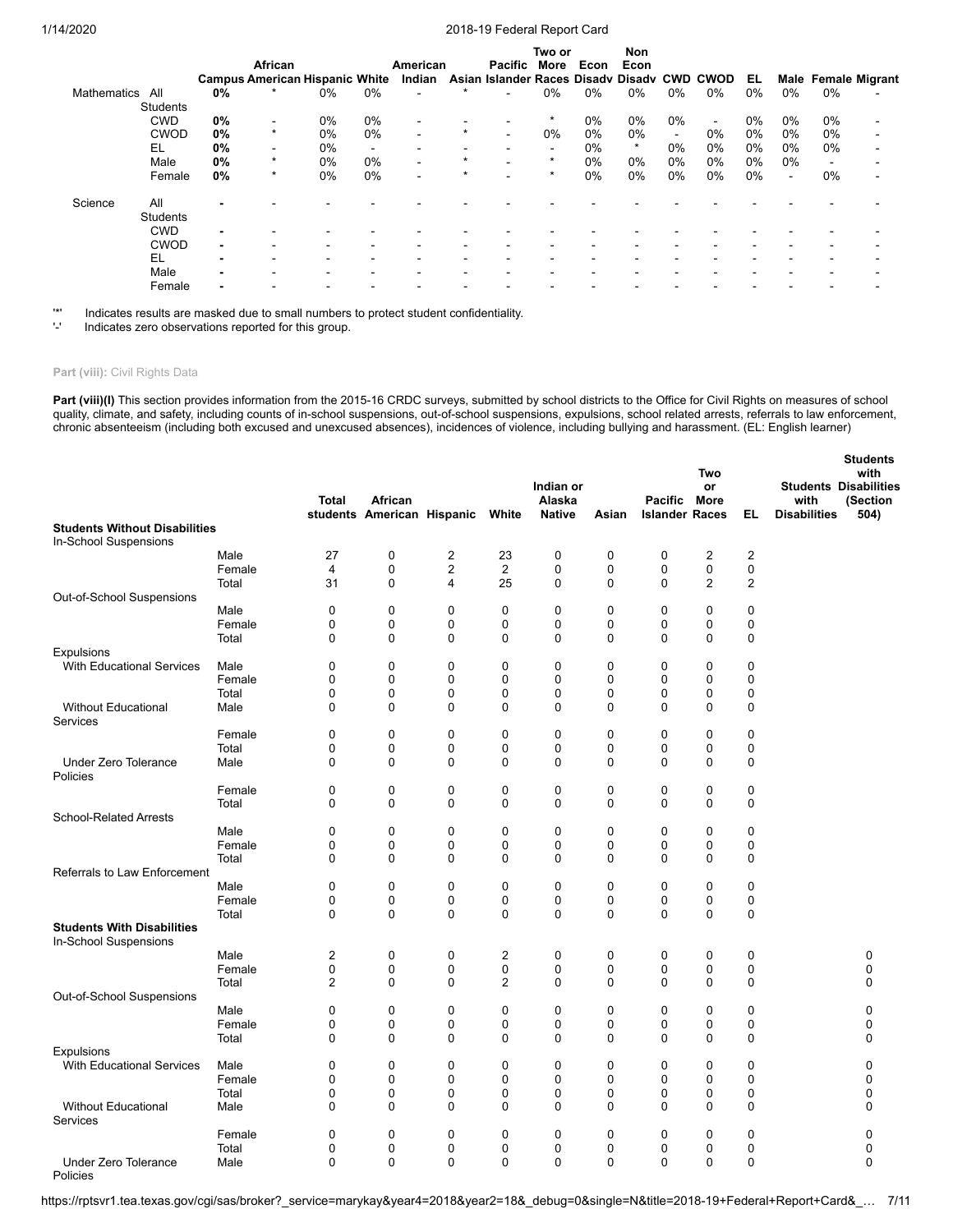**Students**

|                                                                            | Female | <b>Total</b><br>0 | African<br>students American Hispanic<br>0 |                | White<br>0  | Indian or<br>Alaska<br><b>Native</b> | Asian<br>0  | <b>Pacific</b><br><b>Islander Races</b><br>0 | Two<br>or<br><b>More</b><br>0 | EL.<br>$\Omega$ | with<br><b>Disabilities</b> | <b>Students</b><br>with<br><b>Students Disabilities</b><br>(Section<br>504)<br>0 |
|----------------------------------------------------------------------------|--------|-------------------|--------------------------------------------|----------------|-------------|--------------------------------------|-------------|----------------------------------------------|-------------------------------|-----------------|-----------------------------|----------------------------------------------------------------------------------|
|                                                                            | Total  | $\mathbf 0$       | $\mathbf 0$                                | 0<br>0         | $\mathbf 0$ | 0<br>$\mathbf 0$                     | $\mathbf 0$ | 0                                            | 0                             | 0               |                             | 0                                                                                |
| <b>School-Related Arrests</b>                                              |        |                   |                                            |                |             |                                      |             |                                              |                               |                 |                             |                                                                                  |
|                                                                            | Male   | 0                 | 0                                          | 0              | 0           | 0                                    | 0           | 0                                            | 0                             | 0               |                             | 0                                                                                |
|                                                                            | Female | 0                 | 0                                          | 0              | 0           | 0                                    | $\mathbf 0$ | 0                                            | 0                             | 0               |                             | 0                                                                                |
|                                                                            | Total  | $\Omega$          | 0                                          | $\Omega$       | 0           | $\mathbf 0$                          | $\Omega$    | $\Omega$                                     | $\Omega$                      | 0               |                             | 0                                                                                |
| Referrals to Law Enforcement                                               |        |                   |                                            |                |             |                                      |             |                                              |                               |                 |                             |                                                                                  |
|                                                                            | Male   | 0                 | 0                                          | 0              | 0           | 0                                    | 0           | 0                                            | 0                             | 0               |                             | 0                                                                                |
|                                                                            | Female | 0                 | 0                                          | 0              | $\mathbf 0$ | 0                                    | 0           | 0                                            | 0                             | 0               |                             | 0                                                                                |
|                                                                            | Total  | $\mathbf 0$       | $\mathbf 0$                                | 0              | $\mathbf 0$ | $\mathbf 0$                          | $\mathbf 0$ | 0                                            | 0                             | 0               |                             | 0                                                                                |
| <b>All Students</b>                                                        |        |                   |                                            |                |             |                                      |             |                                              |                               |                 |                             |                                                                                  |
| Chronic Absenteeism                                                        |        |                   |                                            |                |             |                                      |             |                                              |                               |                 |                             |                                                                                  |
|                                                                            | Male   | 11                | 0                                          | 0              | 11          | 0                                    | 0           | 0                                            | 0                             | 0               | 2                           | 0                                                                                |
|                                                                            | Female | 12                | $\overline{2}$                             | $\overline{2}$ | 8           | 0                                    | 0           | 0                                            | $\pmb{0}$                     | $\mathbf 0$     | 5                           | 0                                                                                |
|                                                                            | Total  | 23                | $\overline{2}$                             | $\overline{2}$ | 19          | $\mathbf 0$                          | $\Omega$    | $\Omega$                                     | $\Omega$                      | $\mathbf{0}$    | $\overline{7}$              | $\Omega$                                                                         |
| Incidents of Violence                                                      |        |                   |                                            |                |             |                                      |             |                                              |                               |                 |                             | <b>Total</b>                                                                     |
| Incidents of rape or attempted rape                                        |        |                   |                                            |                |             |                                      |             |                                              |                               |                 |                             | 0                                                                                |
| Incidents of sexual assault (other than rape)                              |        |                   |                                            |                |             |                                      |             |                                              |                               |                 |                             | $\Omega$                                                                         |
| Incidents of robbery with a weapon                                         |        |                   |                                            |                |             |                                      |             |                                              |                               |                 |                             | 0                                                                                |
| Incidents of robbery with a firearm or explosive device                    |        |                   |                                            |                |             |                                      |             |                                              |                               |                 |                             | 0                                                                                |
| Incidents of robbery without a weapon                                      |        |                   |                                            |                |             |                                      |             |                                              |                               |                 |                             | 0                                                                                |
| Incidents of physical attack or fight with a weapon                        |        |                   |                                            |                |             |                                      |             |                                              |                               |                 |                             | <sup>0</sup>                                                                     |
| Incidents of physical attack or fight with a firearm or explosive device   |        |                   |                                            |                |             |                                      |             |                                              |                               |                 |                             | O                                                                                |
| Incidents of physical attack or fight without a weapon                     |        |                   |                                            |                |             |                                      |             |                                              |                               |                 |                             | U                                                                                |
| Incidents of threats of physical attack with a weapon                      |        |                   |                                            |                |             |                                      |             |                                              |                               |                 |                             | <sup>0</sup>                                                                     |
| Incidents of threats of physical attack with a firearm or explosive device |        |                   |                                            |                |             |                                      |             |                                              |                               |                 |                             | 0                                                                                |
| Incidents of threats of physical attack without a weapon                   |        |                   |                                            |                |             |                                      |             |                                              |                               |                 |                             | 0                                                                                |
| Incidents of possession of a firearm or explosive device                   |        |                   |                                            |                |             |                                      |             |                                              |                               |                 |                             | 0                                                                                |
| Allegations of Harassment or bullying                                      |        |                   |                                            |                |             |                                      |             |                                              |                               |                 |                             |                                                                                  |
| On the basis of sex                                                        |        |                   |                                            |                |             |                                      |             |                                              |                               |                 |                             | <sup>0</sup>                                                                     |
| On the basis of race                                                       |        |                   |                                            |                |             |                                      |             |                                              |                               |                 |                             |                                                                                  |
| On the basis of disability                                                 |        |                   |                                            |                |             |                                      |             |                                              |                               |                 |                             | $\Omega$                                                                         |

On the basis of sexual orientation  $0$ <br>On the basis of religiion  $0$ 

On the basis of religiion

Part (viii)(II) This section provides information from the 2015-16 CRDC surveys, submitted by school districts to the Office for Civil Rights, on the number of students enrolled in preschool programs and accelerated coursework to earn postsecondary credit while still in high school.

|                                         |        | <b>Total</b><br>students | African<br>American      | Hispanic                 | White                    | Indian or<br>Alaska<br><b>Native</b> | Asian                    | <b>Pacific</b><br><b>Islander Races</b> | Two<br>or<br><b>More</b> | EL                       | <b>Students</b><br>with<br><b>Disabilities</b> |
|-----------------------------------------|--------|--------------------------|--------------------------|--------------------------|--------------------------|--------------------------------------|--------------------------|-----------------------------------------|--------------------------|--------------------------|------------------------------------------------|
| Preschool Programs                      |        |                          |                          |                          |                          |                                      |                          |                                         |                          |                          |                                                |
|                                         | Male   | 65                       | 0                        | 8                        | 53                       | 0                                    | 2                        |                                         | 2                        | 8                        | 2                                              |
|                                         | Female | 87                       | $\mathbf 0$              | 17                       | 65                       | $\mathbf 0$                          | 0                        | $\mathbf 0$                             | 5                        | $\overline{2}$           | 5                                              |
|                                         | Total  | 152                      | 0                        | 25                       | 118                      | 0                                    | 2                        | $\Omega$                                | $\overline{ }$           | 10                       | 7                                              |
| <b>Accelerated Coursework</b>           |        |                          |                          |                          |                          |                                      |                          |                                         |                          |                          |                                                |
| <b>Advanced Placement Courses</b>       | Male   | $\overline{\phantom{0}}$ | $\overline{\phantom{a}}$ | -                        | $\overline{\phantom{a}}$ |                                      |                          |                                         |                          |                          |                                                |
|                                         | Female | -                        | $\blacksquare$           | $\blacksquare$           | ۰                        | $\overline{\phantom{a}}$             | $\overline{\phantom{a}}$ | ۰                                       | $\overline{\phantom{a}}$ |                          |                                                |
|                                         | Total  | -                        | ٠                        | $\overline{\phantom{a}}$ | ۰                        | $\blacksquare$                       | $\,$                     | ۰                                       | $\blacksquare$           | $\blacksquare$           | $\overline{\phantom{0}}$                       |
| International Baccalaureate<br>Courses  | Male   |                          | $\overline{\phantom{0}}$ | -                        | $\overline{\phantom{a}}$ |                                      | $\overline{\phantom{0}}$ | -                                       |                          | ٠                        |                                                |
|                                         | Female |                          |                          |                          | -                        |                                      |                          |                                         |                          |                          |                                                |
|                                         | Total  | $\overline{\phantom{0}}$ | $\blacksquare$           | $\blacksquare$           | $\blacksquare$           | $\overline{\phantom{a}}$             | $\overline{\phantom{a}}$ | ۰.                                      | $\overline{\phantom{0}}$ | $\overline{\phantom{0}}$ |                                                |
| Dual Enrollment/Dual Credit<br>Programs | Male   |                          | $\sim$                   | $\overline{\phantom{0}}$ | $\overline{\phantom{0}}$ |                                      | $\overline{\phantom{0}}$ |                                         |                          |                          |                                                |
|                                         | Female | $\overline{\phantom{0}}$ | $\overline{\phantom{0}}$ |                          | $\overline{\phantom{0}}$ | $\overline{\phantom{0}}$             |                          |                                         |                          |                          |                                                |
|                                         | Total  |                          |                          |                          | $\overline{\phantom{0}}$ |                                      |                          |                                         |                          |                          |                                                |

'\*' Indicates results are masked due to small numbers to protect student confidentiality.

Indicates there are no students in the group.

Blank cell indicates the student group is not applicable to this report.

#### Part (ix): Teacher Quality Data

This section provides information on the professional qualifications of teachers, including information disaggregated by high- and and low-poverty schools on the number and percentage of (I) inexperienced teacher, principals, and other school leaders; (II) teachers teaching with emergency or provisional credentials; and (III) teachers who are not teaching in the subject or field for which the teacher is certified or licensed.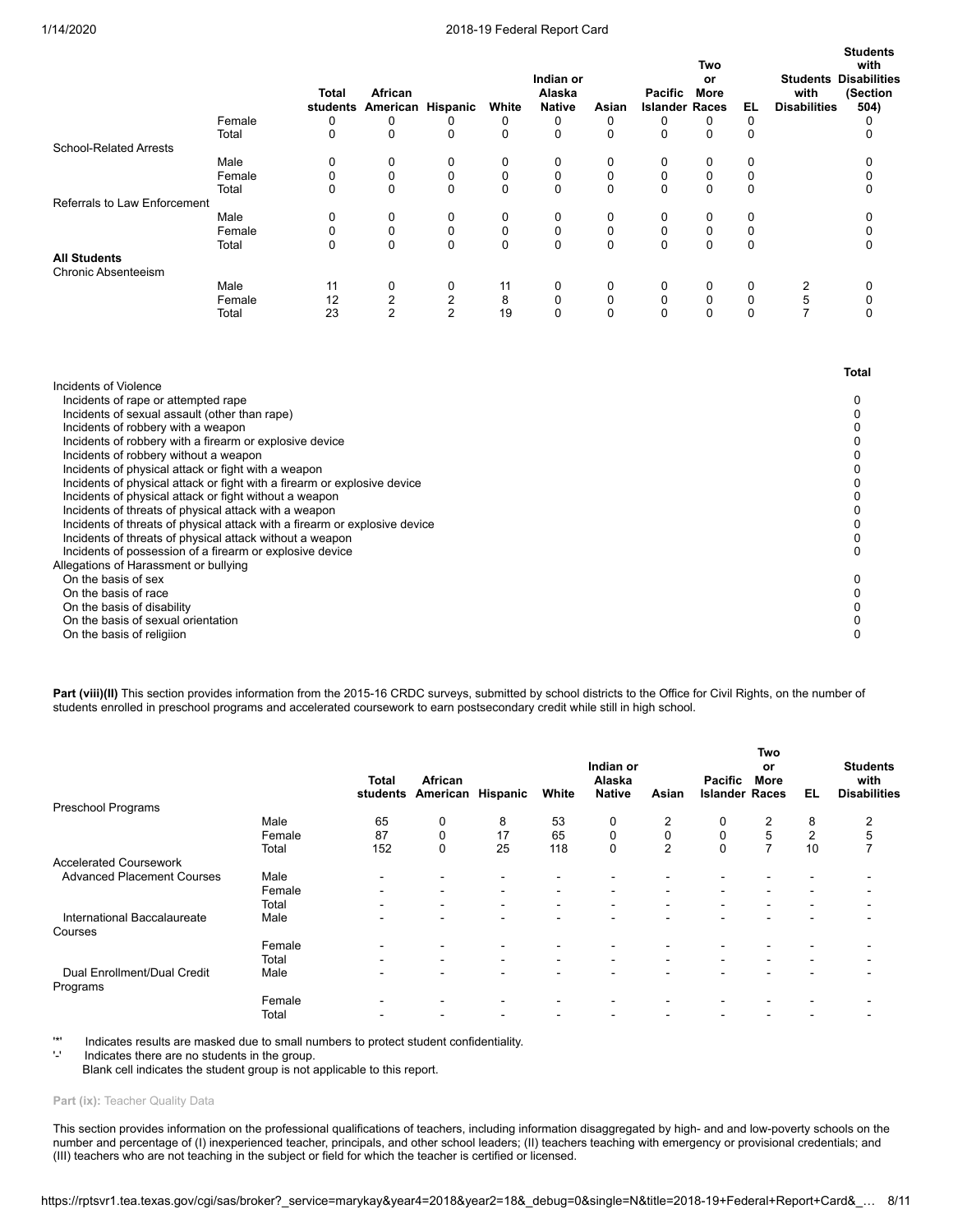|                                                                                                        | <b>All School</b>     |                  |
|--------------------------------------------------------------------------------------------------------|-----------------------|------------------|
| Inexperienced Teachers, Principals, and Other School Leaders                                           | <b>Number</b><br>10.9 | Percent<br>24 4% |
| Teachers Teaching with Emergency or Provisional Credentials                                            | 2.0                   | 4.9%             |
| Teacher Who Are Not Teaching in the Subject or Field for Which<br>the Teacher is Certified or Licensed | 0.1                   | 0.2%             |

'-' Indicates there are no data available in the group. Blank cell Indicates data are not applicable to this report.

## Part (x): Per-pupil Expenditure

This section provides information on the per-pupil expenditures of federal, state, and local funds, including actual personnel expenditures and actual nonpersonnel expenditures, disaggregated by source of funds, for each school district and campus for the preceding fiscal year.

### To be updated by June 30th, 2020.

#### **Part (xi):** STAAR Alternate 2 Participation

This section provides information on the number and percentage of students with the most-significant cognitive disabilities who take STAAR Alternate 2, by grade and subject for the 2018-19 school year..

|                            | <b>State</b><br><b>Number of ALT2</b> | <b>State</b><br>Rate of ALT2 | <b>District</b><br>Number of ALT2 | <b>District</b><br>Rate of ALT2 | Campus<br><b>Number of ALT2</b> | Campus<br>Rate of ALT2   |
|----------------------------|---------------------------------------|------------------------------|-----------------------------------|---------------------------------|---------------------------------|--------------------------|
| Grade 3<br>Reading         | 5,881                                 | 1%                           | $\star$                           | 2%                              | $\star$                         | 2%                       |
| <b>Mathematics</b>         | 5,880                                 | 1%                           | $\star$                           | 2%                              | $\star$                         | 2%                       |
| Grade 4<br>Reading         | 6,312                                 | $2\%$                        | $\overline{7}$                    | 3%                              | 6                               | 7%                       |
| Mathematics                | 6,311                                 | 2%                           | $\overline{7}$                    | 3%                              | 6                               | 7%                       |
| Grade 5<br>Reading         | 6,133                                 | 1%                           | 8                                 | 3%                              | $\overline{a}$                  | $\blacksquare$           |
| Mathematics                | 6,131                                 | 1%                           | 8                                 | 3%                              |                                 |                          |
| Science                    | 6,133                                 | 1%                           | 8                                 | $3%$                            |                                 |                          |
| Grade 6<br>Reading         | 6,038                                 | 1%                           | $\star$                           | 1%                              |                                 |                          |
| <b>Mathematics</b>         | 6,036                                 | 1%                           | $\star$                           | 1%                              |                                 |                          |
| Grade 7<br>Reading         | 5,616                                 | 1%                           | 5                                 | 2%                              |                                 |                          |
| Mathematics                | 5,616                                 | 2%                           | 5                                 | 3%                              |                                 |                          |
| Grade 8<br>Reading         | 5,251                                 | 1%                           | $\star$                           | 2%                              |                                 |                          |
| Mathematics                | 5,254                                 | 2%                           | $\star$                           | 1%                              |                                 |                          |
| Science                    | 5,250                                 | 1%                           | $\star$                           | 2%                              |                                 |                          |
| End of Course<br>English I | 5,150                                 | 1%                           | $\star$                           | 1%                              |                                 |                          |
| English II                 | 4,680                                 | 1%                           | $\star$                           | 1%                              |                                 |                          |
| Algebra I                  | 5,122                                 | 1%                           | $\star$                           | 1%                              | $\blacksquare$                  |                          |
| Biology                    | 4,954                                 | 1%                           | $\star$                           | 1%                              |                                 | $\blacksquare$           |
| All Grades<br>All Subjects | 101,751                               | 1%                           | 81                                | 2%                              | 16                              | 4%                       |
| Reading                    | 45,064                                | 1%                           | 35                                | 2%                              | 8                               | 4%                       |
| Mathematics                | 40,350                                | 1%                           | 32                                | 2%                              | 8                               | 4%                       |
| Science                    | 16,337                                | 1%                           | 14                                | 2%                              | $\blacksquare$                  | $\overline{\phantom{a}}$ |

'\*' Indicates results are masked due to small numbers to protect student confidentiality.

Indicates zero observations reported for this group.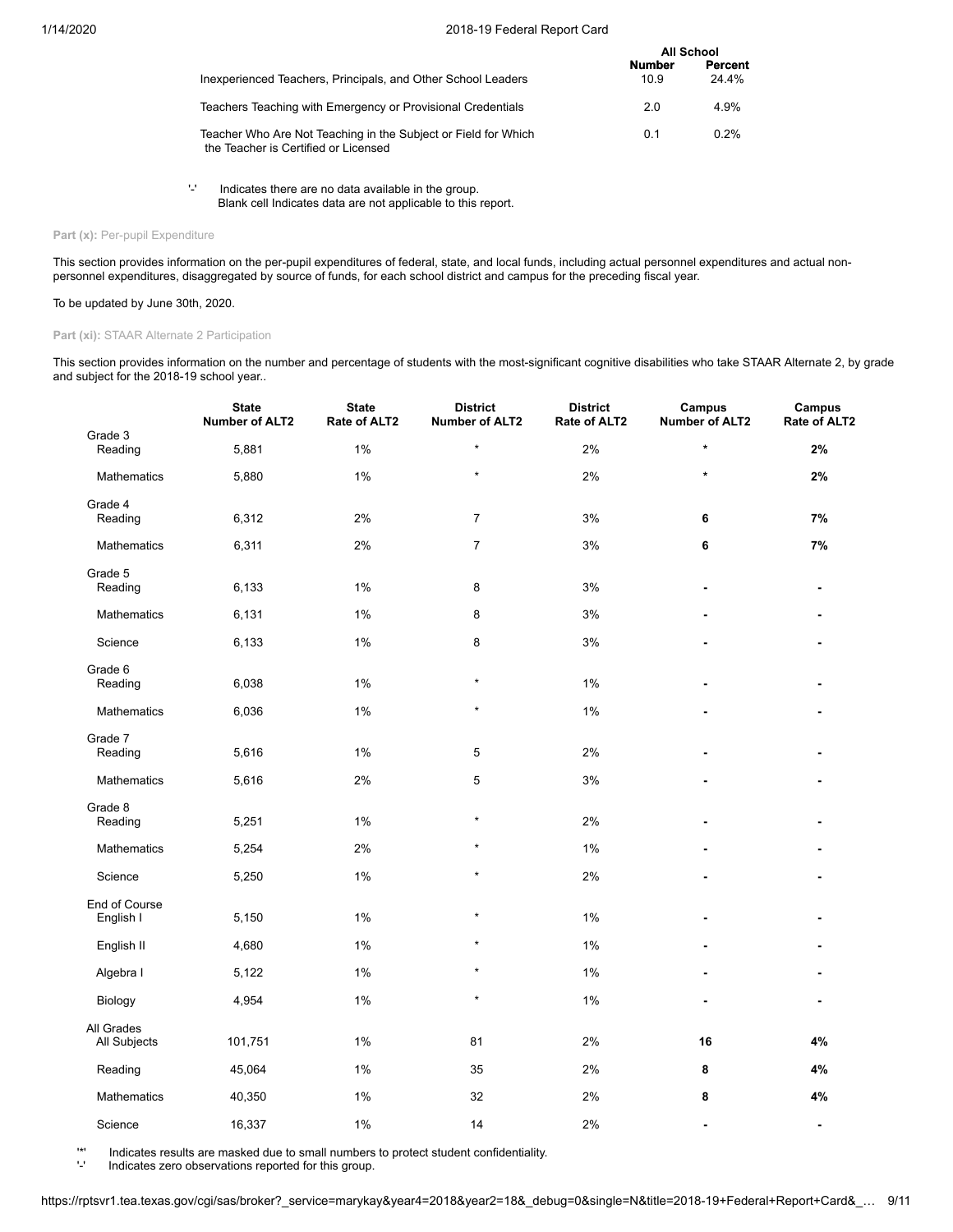Part (xii): Statewide National Assessment of Educational Progress (NAEP)

This section provides results on the state academic assessments in reading and mathematics in grades 4 and 8 of the 2019 National Assessment of Educational Progress, compared to the national average of such results.

## **State Level: 2019 Percentages at NAEP Achievement Levels**

|         |                    |                                   |               |                |         |                     |           | % At or Above     |                |                  |
|---------|--------------------|-----------------------------------|---------------|----------------|---------|---------------------|-----------|-------------------|----------------|------------------|
|         |                    |                                   |               | % Below Basic  |         | % At or Above Basic |           | <b>Proficient</b> |                | % At Advanced    |
| Grade   | <b>Subject</b>     | <b>Student Group</b>              | TX            | US             | ТX      | US                  | <b>TX</b> | US                | TX             | US               |
| Grade 4 | Reading            | Overall                           | 39            | 34             | 61      | 66                  | 30        | 35                | $\overline{7}$ | 9                |
|         |                    | <b>Black</b>                      | 52            | 52             | 48      | 48                  | 16        | 18                | 2              | 3                |
|         |                    | Hispanic                          | 48            | 45             | 52      | 55                  | 21        | 23                | 3              | 4                |
|         |                    | White                             | 22            | 23             | 78      | 77                  | 48        | 45                | 12             | 12               |
|         |                    | American Indian                   | $\star$       | 50             | $\star$ | 50                  | $\star$   | 19                | $\star$        | 3                |
|         |                    | Asian                             | 11            | 18             | 89      | 82                  | 65        | 57                | 25             | 22               |
|         |                    | Pacific Islander                  | $\star$       | 42             | $\star$ | 58                  | $\star$   | 25                | $\star$        | 4                |
|         |                    | Two or More Races                 | 26            | 28             | 74      | 72                  | 38        | 40                | 6              | 11               |
|         |                    | Econ Disady                       | 50            | 47             | 50      | 53                  | 19        | 21                | 3              | 3                |
|         |                    | <b>Students with Disabilities</b> | 79            | 73             | 21      | 27                  | 8         | 10                | 1              | $\overline{2}$   |
|         |                    | English Language Learners         | 61            | 65             | 39      | 35                  | 12        | 10                | 2              | 1                |
|         |                    |                                   |               |                |         |                     |           |                   |                |                  |
|         | <b>Mathematics</b> | Overall                           | 16            | 19             | 84      | 81                  | 44        | 41                | 9              | 9                |
|         |                    | <b>Black</b>                      | 24            | 35             | 76      | 65                  | 32        | 20                | 3              | $\boldsymbol{2}$ |
|         |                    | Hispanic                          | 19            | 27             | 81      | 73                  | 35        | 28                | 4              | 3                |
|         |                    | White                             | 8             | 11             | 92      | 89                  | 59        | 52                | 16             | 12               |
|         |                    | American Indian                   | $\star$       | 33             | $\star$ | 67                  | $\star$   | 24                | $\star$        | $\overline{4}$   |
|         |                    | Asian                             | 4             | $\overline{7}$ | 96      | 93                  | 82        | 69                | 45             | 28               |
|         |                    | Pacific Islander                  | $\star$       | 36             | $\star$ | 64                  | $\star$   | 28                | $\star$        | 6                |
|         |                    | Two or More Races                 | 9             | 16             | 91      | 84                  | 51        | 44                | 9              | 10               |
|         |                    | <b>Econ Disadv</b>                | 21            | 29             | 79      | 71                  | 32        | 26                | 3              | 3                |
|         |                    | <b>Students with Disabilities</b> | 55            | 54             | 45      | 46                  | 13        | 14                | 1              | $\boldsymbol{2}$ |
|         |                    | English Language Learners         | 24            | 41             | 76      | 59                  | 29        | 16                | $\overline{2}$ | $\mathbf{1}$     |
|         |                    |                                   |               |                |         |                     |           |                   |                |                  |
| Grade 8 | Reading            | Overall                           | 33            | 27             | 67      | 73                  | 25        | 34                | $\overline{2}$ | 4                |
|         |                    | <b>Black</b>                      | 53            | 46             | 47      | 54                  | 41        | 15                | n/a            | 1                |
|         |                    | Hispanic                          | 38            | 37             | 62      | 63                  | 19        | 22                | 1              | 2                |
|         |                    | White                             | 20            | 18             | 80      | 82                  | 35        | 42                | 3              | 5                |
|         |                    | American Indian                   | $\star$       | 41             | $\star$ | 59                  | $\star$   | 19                | $\star$        | $\mathbf{1}$     |
|         |                    | Asian                             | 8             | 13             | 92      | 87                  | 59        | 57                | 11             | 13               |
|         |                    | Pacific Islander                  | $\star$       | 37             | $\star$ | 63                  | $\star$   | 25                | $\star$        | $\overline{c}$   |
|         |                    | Two or More Races                 | 26            | 24             | 74      | 76                  | 25        | 37                | $\mathbf{1}$   | 5                |
|         |                    | <b>Econ Disadv</b>                | 43            | 40             | 57      | 60                  | 15        | 20                | n/a            | $\mathbf{1}$     |
|         |                    | <b>Students with Disabilities</b> | 81            | 68             | 19      | 32                  | 3         | $\overline{7}$    | n/a            | n/a              |
|         |                    | English Language Learners         | 66            | 72             | 34      | 28                  | 4         | 4                 | n/a            | n/a              |
|         | <b>Mathematics</b> | Overall                           | 32            | 31             | 68      | 69                  | 30        | 34                | $\overline{7}$ | 10               |
|         |                    | Black                             | 48            | 53             | 52      | 47                  | 16        | 14                | 2              | 2                |
|         |                    | Hispanic                          | 37            | 43             | 63      | 57                  | 21        | 20                | 3              | 4                |
|         |                    | White                             | 20            | 20             | 80      | 80                  | 44        | 44                | 13             | 13               |
|         |                    | American Indian                   | $\star$       | 49             | $\star$ | 51                  | $\star$   | 15                | $\star$        | 3                |
|         |                    | Asian                             |               | 12             | 90      | 88                  | 71        | 64                | 36             | 33               |
|         |                    | Pacific Islander                  | 10<br>$\star$ | 45             | $\star$ | 55                  | $\star$   | 21                | $\star$        | 4                |
|         |                    |                                   |               | 27             |         | 73                  | 41        | 38                |                |                  |
|         |                    | Two or More Races                 | 25            |                | 75      |                     |           |                   | 11             | 12               |
|         |                    | Econ Disady                       | 41            | 46             | 59      | 54                  | 19        | 18                | 2              | 3                |
|         |                    | <b>Students with Disabilities</b> | 73            | 73             | 27      | 27                  | 5         | 6                 | 1              | $\boldsymbol{2}$ |
|         |                    | English Language Learners         | 60            | 72             | 40      | 28                  | 8         | 5                 | 1              | 1                |

## **State Level: 2019 NAEP Participation Rates for Students with Disabilities and Limited English Proficient Students**

| Grade   | <b>Subject</b>     | <b>Student Group</b>              | Rate |
|---------|--------------------|-----------------------------------|------|
| Grade 4 | Reading            | <b>Students with Disabilities</b> | 77%  |
|         |                    | <b>English Learners</b>           | 94%  |
|         | <b>Mathematics</b> | <b>Students with Disabilities</b> | 79%  |
|         |                    | <b>English Learners</b>           | 97%  |
| Grade 8 | Reading            | <b>Students with Disabilities</b> | 83%  |
|         |                    | <b>English Learners</b>           | 96%  |
|         | <b>Mathematics</b> | <b>Students with Disabilities</b> | 88%  |
|         |                    | <b>English Learners</b>           | 97%  |

'\*' Indicates reporting standards not met.

'n/a' Indicates data reporting is not applicable for this group.

Part (xiii): Cohort Rate of Graduates Enrolled in Postsecondary Education

This section provides information on the cohort rate at which students who graduated from high school in the 2016-17 school year enrolled in a Texas public postsecondary education institution in the 2017-18 academic year. (CWD: children with disability; EL: English learner)